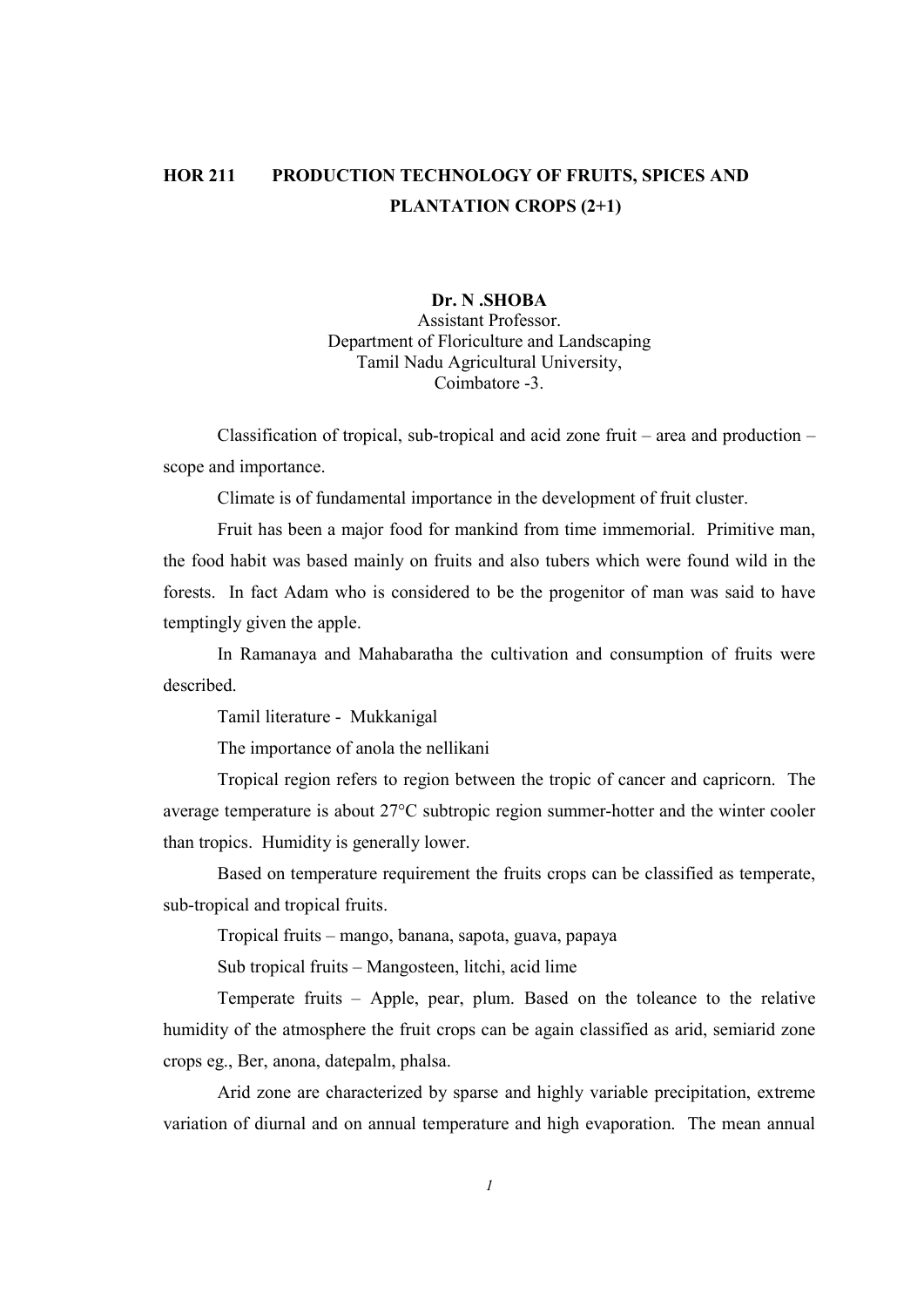rural rainfall varies from 100 mm – 500 mm. Temperature will be as low as 4.4° C and high as 50°C. Although rainfall is low but atmospheric humidity is fairly high.

| S1.No. | Crop      | Area (000 ha) | Production (000 MT) |
|--------|-----------|---------------|---------------------|
| 1.     | Apple     | 238.3         | 1047.4              |
| 2.     | Banana    | 490.7         | 16813.5             |
| 3.     | Citrus    | 526.9         | 4650.6              |
| 4.     | Grapes    | 44.3          | 1137.8              |
| 5.     | Guava     | 150.9         | 1710.5              |
| 6.     | Mango     | 1486.9        | 10503.5             |
| 7.     | Papaya    | 60.5          | 1666.2              |
| 8.     | Pineapple | 75.5          | 1025.4              |
| 9.     | Sapota    | 64.4          | 800.3               |

Area and production of fruits in India during 1999-2000

# Nutritive value of important fruits

| S1.No. | Name   | Edible portion $(\%)$ | Moisture $(g)$ | Protein $(g)$ | Fat $(g)$ |
|--------|--------|-----------------------|----------------|---------------|-----------|
|        | Mango  | 74                    | 81             | 0.6           | 0.4       |
| 2.     | Banana | 71                    | 70.1           | 1.2           | 0.3       |
| 3.     | Grapes | 95                    | 82.2           | 0.6           | 0.3       |
| 4.     | Papaya | 75                    | 90.8           | 0.6           | 0.1       |
| 5.     | Guava  | 100                   | 81.7           | 0.9           | 0.3       |
| 6.     | Jack   | 30                    | 76.2           | 1.9           | 0.1       |
| 7.     | Orange | 67                    | 87.6           | 0.7           | 0.2       |

| Minerals | Fibre     | Carbohydrate | Energy   | Сa   |         |
|----------|-----------|--------------|----------|------|---------|
| (g)      | (g)       | g            | (K. cal) | (mg) | [mg]    |
| 0.4      |           | 16.9         | 74       | 14   |         |
| 0.3      |           | 17.0         | 74       |      |         |
| 0.7      | 5.2       | 11.2         | 51       | 10   | 28      |
| 0.5      | 0.8       | 7.2          | 32       | 17   |         |
| 0.7      | 5.2       | 11.2         | 51       | 10   | 28      |
| 0.9      |           | 19.8         | 88       | 20   | $4_{1}$ |
| 0.3      | $\rm 0.3$ | 10.9         | 48       | 26   | 20      |

| Iron | Carotene | Thiamine (mg) | Riboflavin | Niacin $(mg)$ | Vitamin C |
|------|----------|---------------|------------|---------------|-----------|
| (mg) | (mg)     |               | (mg)       |               | (mg)      |
| 1.3  | 2743     | 0.08          | 0.09       | 0.9           | 16        |
| 0.9  | 78       | 0.05          | 0.08       | 0.5           |           |
| 0.5  |          | 0.04          | 0.03       | 0.2           |           |
| 0.5  | 666      | 0.04          | 0.25       | 0.2           |           |
| 1.4  |          | 0.03          | 0.03       | 0.4           | 212       |
| 0.5  | 175      | 0.03          | 0.13       | 0.4           |           |
| 0.3  | 1104     |               |            |               | 30        |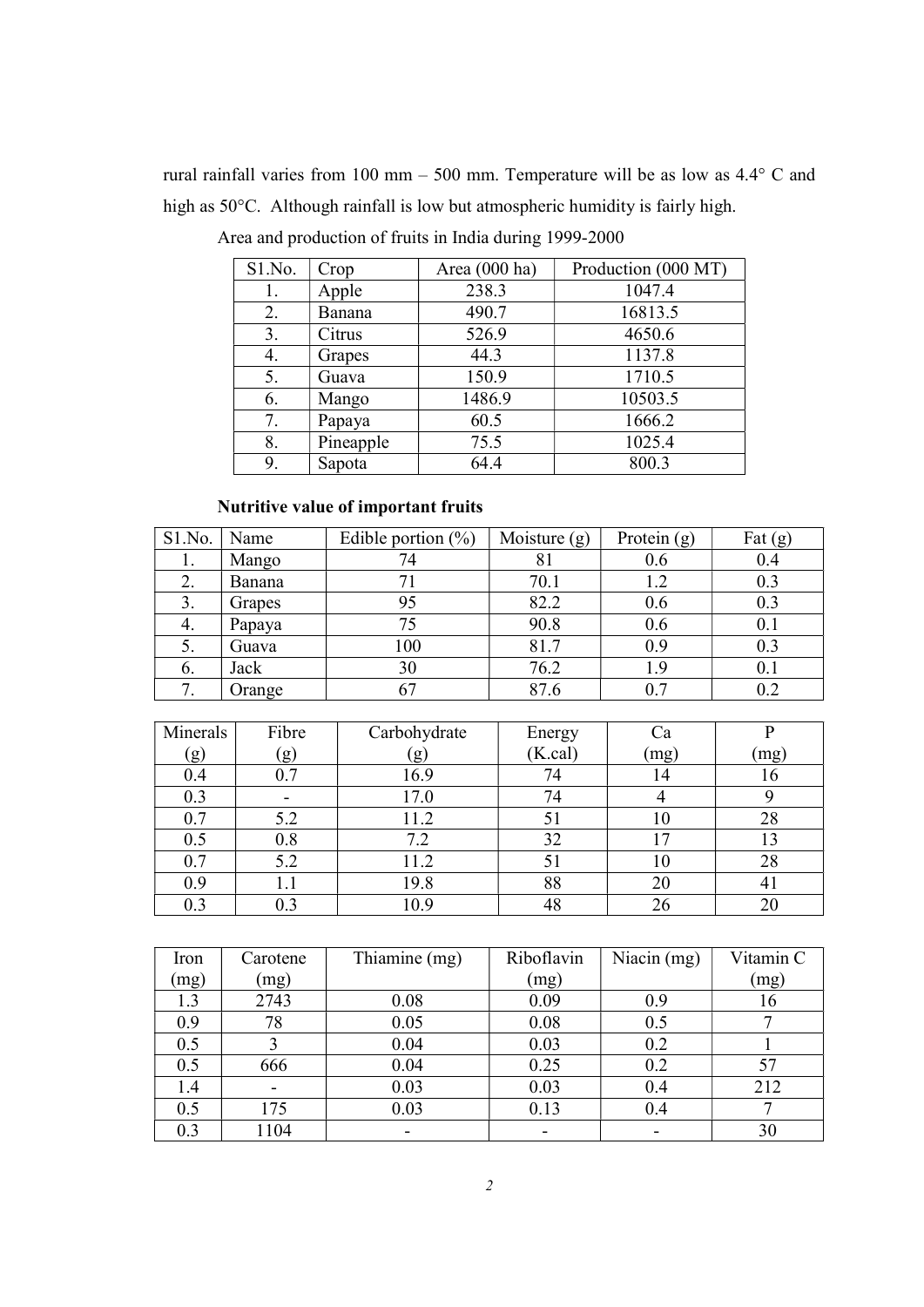#### Scope and importance

 In India, fruit crops are cultivated in an area of 3.2 million ha with on annual production of 26 million tonnes. India contributes to 8 per cent of the total world production. Although the per day requirement of fruits has been calculated as 230 gram an individual gets only 160 gram. India is the second largest producer of fruits after China. Although fruit is grown throughout the country, the major fruit growing states are Maharashtra, Tamil Nadu, Karnataka, AP, Bihar, UP & Gujarat.

Fruit crops are capable of giving higher tonnage per unit area .

eg) Rice – 20-25 tonnes/ha

Banana -35-40 tonnes/ha

 The average calorific value they produce per unit area two crops of wheat produce 52 lakh calories / ha banana – 370 lakh colorie /ha.

Fruits are rich source of minerals and vitamins.

Betacarotene – Vitamin A (Mango, Papaya)

 Banana, Pine apple – Vitamin B, Since fruits are consumed without cooking the Vitamins are readily available.

Vitamin C – Amla  $600 \text{ mg}/100 \text{g}$  of pulp

West Indian Cherry – 1400 mg/100 g.

 Fruit culture encourages horticultural based industries like fruit processing and preserved product like jam, jelly, squash and canned fruits.

Mango – Alphanso, Raisin – export.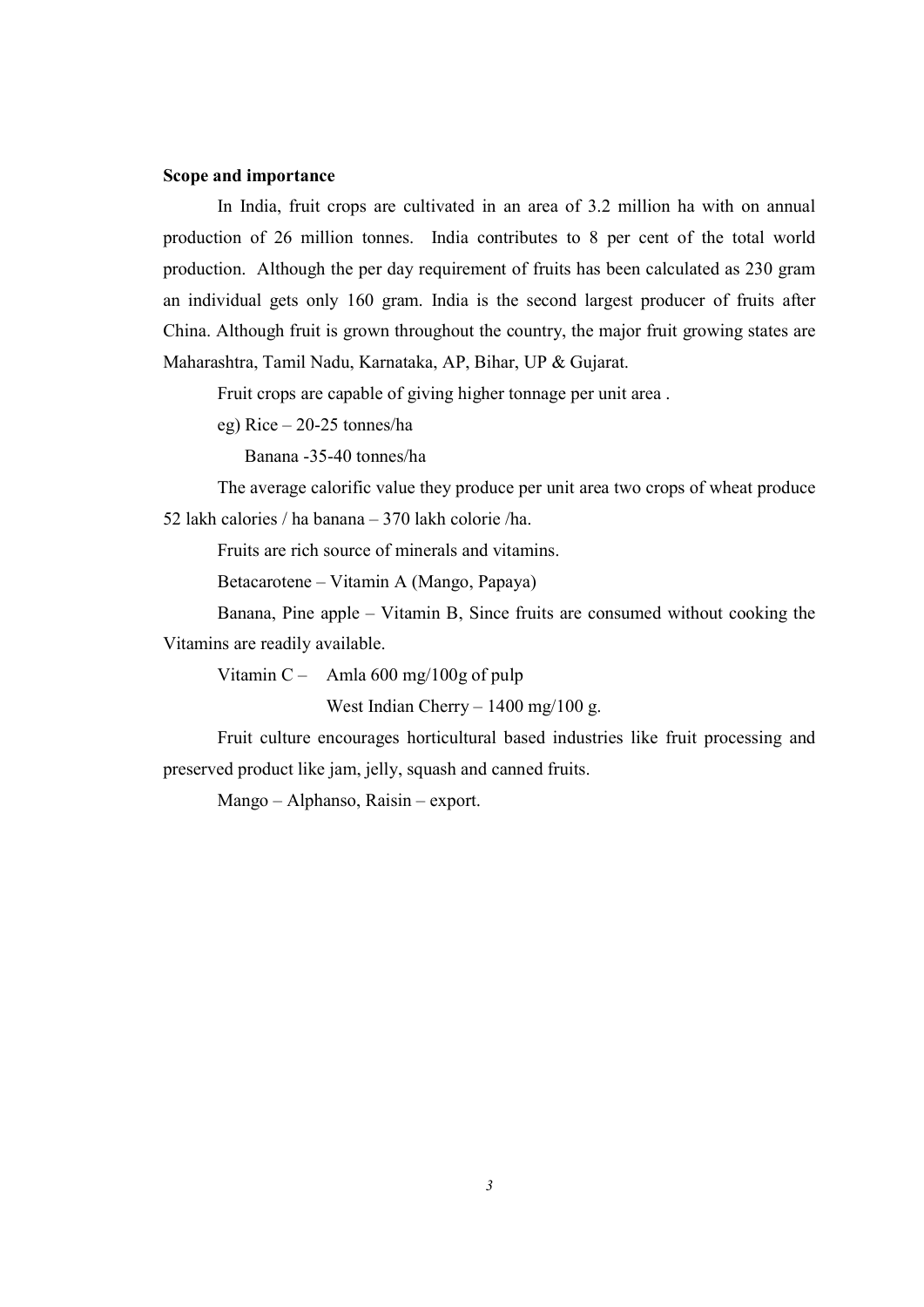#### MANGO : Mangifera indica Anacardiaceae

Mango is one of the most important tropical fruits of the world and is called the king of fruits. Indo Burma – Siam region and Philippines are considered to be the origin of Mango. It is a leading fruit crop in India. The crop is under cultivation for more than 4000 years in India.

 The fully ripe fruits are not only considered as a delicious table fruit but also used for preparations like jam, jelly, squash, syrups etc. raw fruits – pickles, chutneys etc.

 There are about 1000 varieties being grown in India. Each variety has its own distinct taste, flavour, pulp consistency and yield potential.

 Climate: Mango is essentially a tropical crop and it can also be grown in sub tropical climate, from sea level upto on altitude of about 1400 metres. The crop cannot withstand high humidity, rain and frost during the flowering period. The annual mean temperature ranging from 21° to 27°C is ideal for successful crop, though it can tolerate temperature range of 5 to 44°C. Higher temperature during the fruit development enhances maturity and improves fruit size and quality.

Rainfall : average annual rainfall as low as 250 mm to as high as 2500 mm.

 High rainfall prior to flowering induces excessive vegetative growth and arrest the flowering. Frequent rains and high humidity will increase the incidence of pests and diseases. Dry cool winter during flowering followed by hot summer and good rainfall after harvest are highly ideal for better mango cultivation.

#### Soil

Red loamy soil with good drainage is preferable pH 6.5 to 8.

Season of planting: July to December Planting material : Approach or soft wood grafts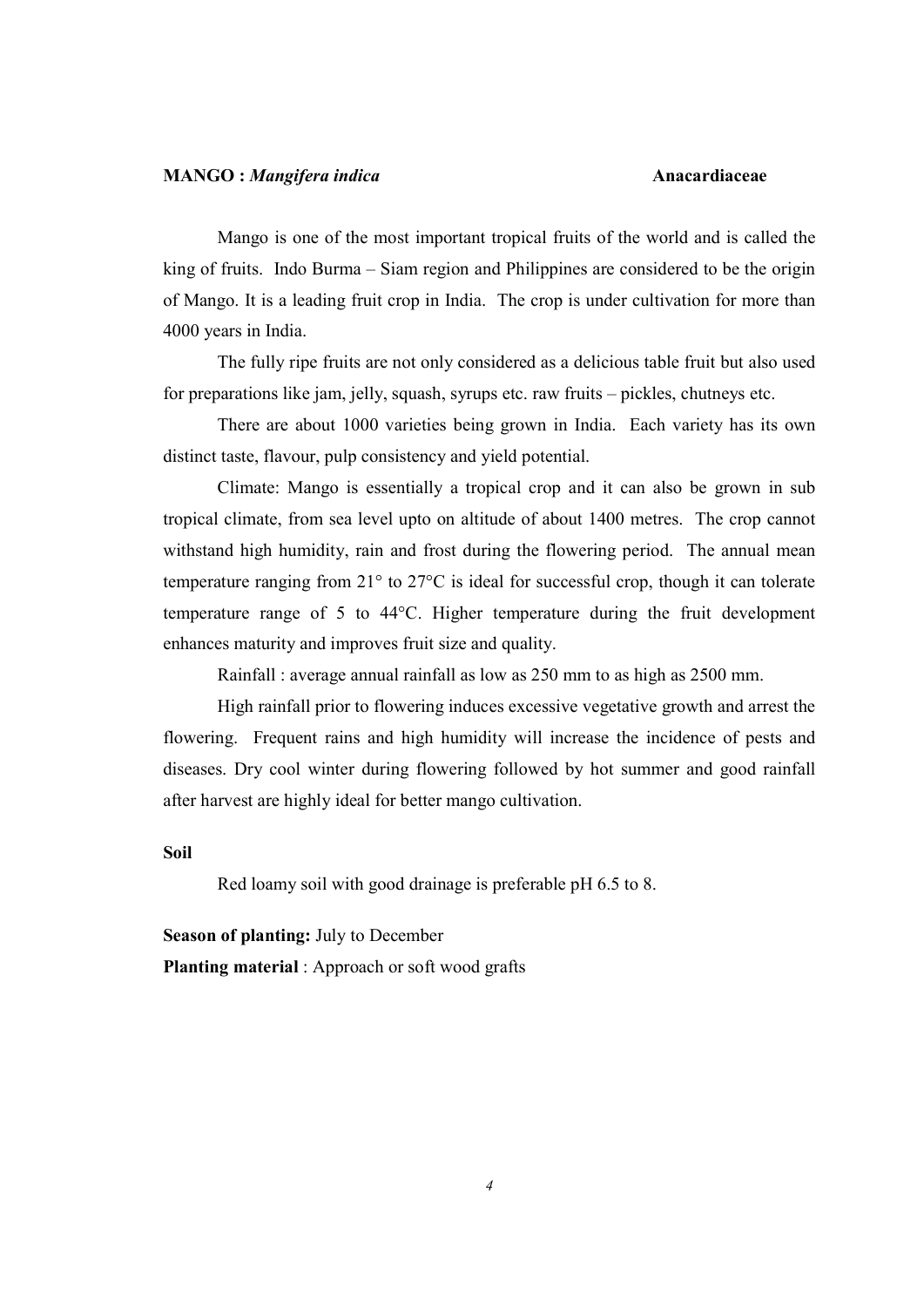## Field preparation

 The field is ploughed twice before taking pits. Pits dug at 1x1x1m filled with top soil mixed with 10 kg FYM and 100 g Lindane 1.3% dust per pit.

Spacing: 7-10 m either way

 High density planting 10 x 5m for Alphonso, Banganapalli, Mallika etc. for higher productivity.

Irrigation: Regular watering till establishment. Once in 10 to 15 days interval for better fruit development and yield. However for obtaining good flowering the irrigation must be stopped at least 2 to 3 months before the flowering period.

#### Manures and fertilizers

| Manures and           | 1 Year old | Annual in crease | $6th$ year onwards |
|-----------------------|------------|------------------|--------------------|
| fertilizers (kg/tree) |            |                  |                    |
| <b>FYM</b>            | 10.00      | 10.00            |                    |
|                       |            |                  |                    |
|                       | 0.20       | 0.20             |                    |
|                       |            |                  |                    |
|                       | 0.20       | 0.20             |                    |
|                       | 0.30       | 0.30             |                    |
|                       |            |                  |                    |

Generally chemical fertilizer are applied one year after planting.

 Applied during September – October, 45-90 cm away from the trunk upto the peripheral leaf drip and incorporated.

#### Intercropping

 Inter crops can be grown in the initial years till the main crop establishes. Short lived and quick growing fruit crops like papaya, phalsa and guava can be grown in the inter space. Vegetables like onion, tomato, brinjal, chilli etc. can also be grown in mango plantation.

## Mango training pruning

 Root stock sprouts and low lying branches have to be removed. Mango is a terminal bearer in the past season growth normally does not require any pruning. But when the trees become very old the bearing capacity decreases. This is due to imbalance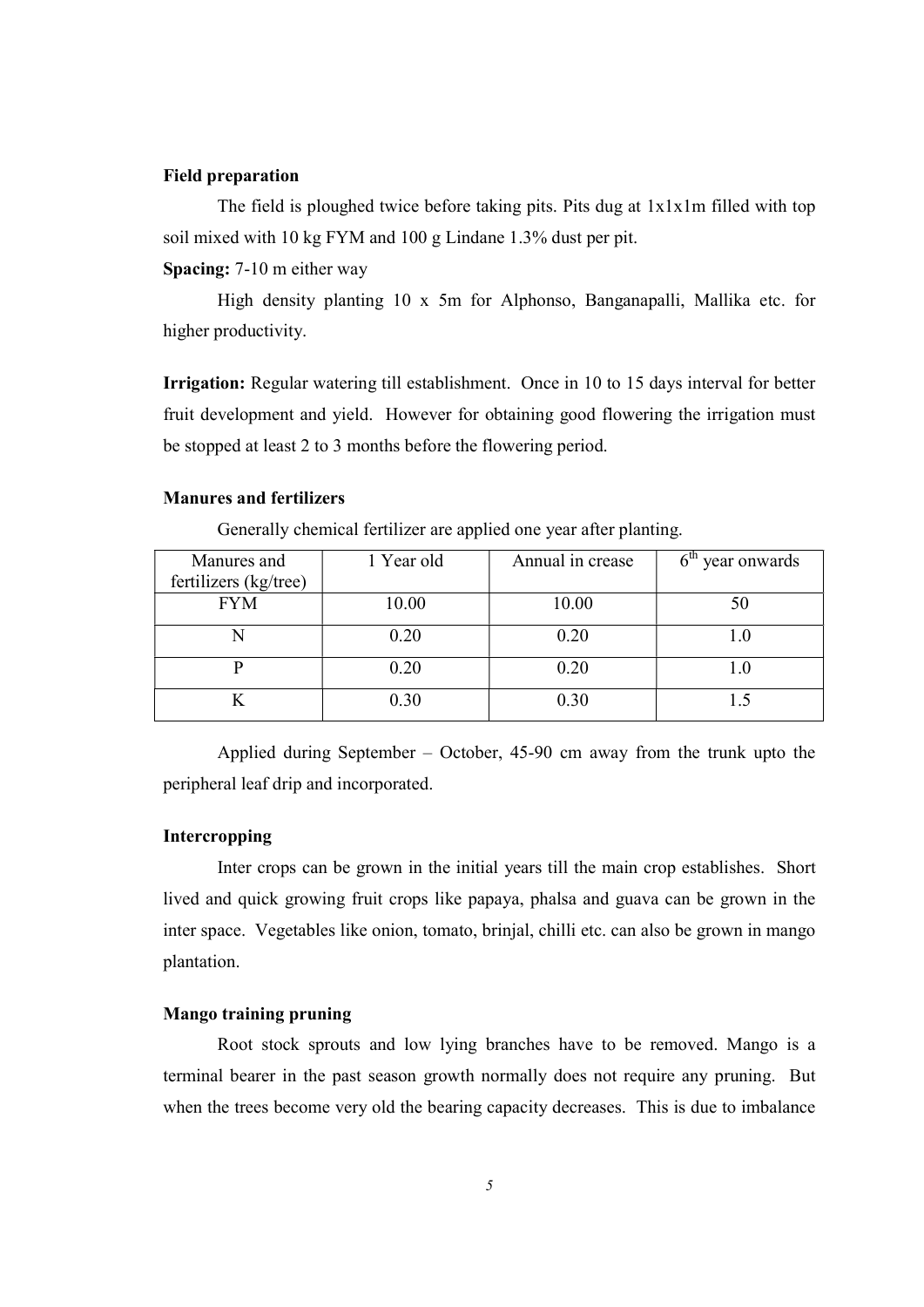in carbohydrate – nitrogen ratio and imbalance in hormonal status which might be due to excessive vegetative growth and self shading of most of the lower branches. The productivity of old trees can be revived by adopting.

- 1. Heading back
- 2. Thinning out

 Priming is done during the month of August – September. In heading back process the hefty criss-cross branches are headed so that the centre is opened up. All the dead and dried branches should be completely removed. By this, there will be abundant penetration of sunlight as well as aeration. The dormant buds in the old woods get activated.

 In thinning out process the excessive terminal shoots all over the surface of the canopy are thinned out by retaining only one to two shoots for each previous season growth. By this the nutrient and hormonal flow is directed to restricted number of shoots so that the terminal bud is converted into a reproductive bud. Thus the old unproductive trees can be made to bear a good crop.

#### Growth regulators

Spray NAA  $\omega$  20 ppm at flowering to increase the fruit retention. During February 0.5% urea (5 g/lit) or 1% KNO<sub>3</sub> (10g in /lit) may be sprayed to induce flowering, if the trees do not flower by that time. Spray  $2\%$  KNO<sub>3</sub> at mustard size to increase fruit set and retention of fruits.

Apply paclobutrazol  $\omega$  10 g a.i/full bearing tree during first fort night of September to get maximum number of fruits and yield during off years.

#### Alternate / Irregular bearing

It is phenomenon of bearing heavily in one year followed by a lean crop or non crop during next year which is specifically called as alternate bearing. To avoid alternate bearing the following points should be borne in mind.

- 1. Selection of regular bearing varieties such as Neelum and Banglura South Indian Condi Rumai – regular under Gujarat
- 2. Regular ploughing the interspace, manuring and irrigation at appropriate times.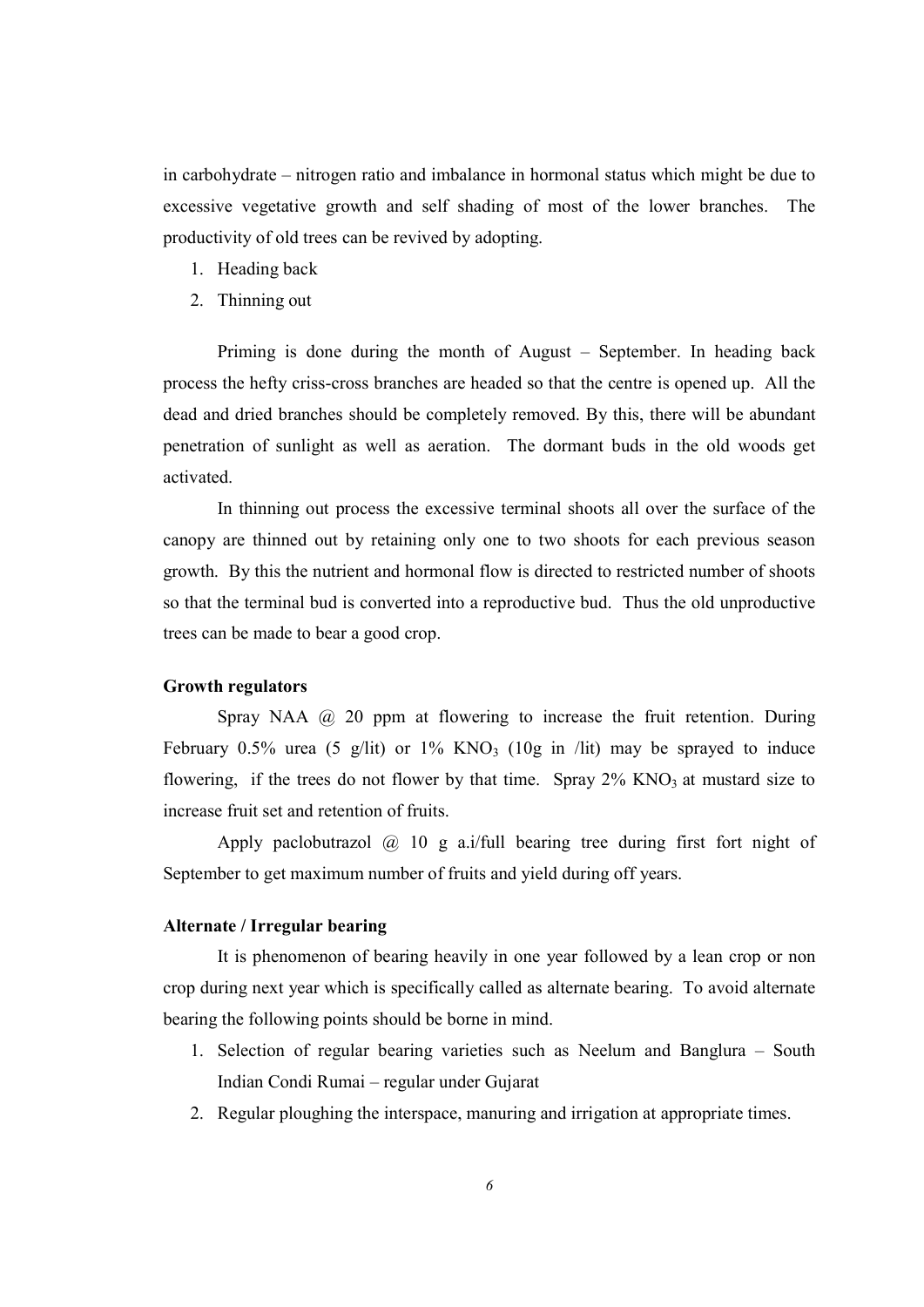- 3. Regular plant protection so no crop failure due to adverse pest incidence.
- 4. Preventive excessive production by proper thinning so as to prevent the tress from exhaustion of nutrients and assimilates.

## Plant protection

Plant hopper – spray two rounds of acephate 75 SP  $\omega$  1g/lit.

Stem borer: Padding with monocrotophos 10 ml in 25 cm<sup>2</sup>/trel plug the hole with carbofuran  $-5$  g/lit.

#### Mealy bug: Monocrotophos 1.5 ml/lit

Nut weevil: Fenthion – 1ml/lit during marble stage and second spray 15 days after first spray.

#### **Diseases**

- 1. Powdery mildew : Sulphur dust in early morning
- 2. Anthracnose : Spray mancozeb  $-2g /$  lit as pre harvest spray 3 times at 15 days interval.
- 3. Sooty mould: Phosphomidon 40 SL  $\omega$  2 ml/lit + Maida 5% (1kg Maida or Starch boiled with 1 lit of water and diluted to 20 lit, avoid, spraying in cloudy weather.

#### Harvest: March to June

## Yield

8-10 t/ha upto 15 years

15-20 t/ha from 13-20 years.

Post harvest treatment: Dip the fruits in  $52^{\circ} \pm 1^{\circ}$ C hot water immediately after harvest for 3 minutes followed by 8% plant wax (Fruitox or waxol) to reduce anthracnose disease in mango during storage. Two pre harvest spray of 0.2% Mancozeb (2.0 g/lit) will also reduce the incidence.

## Physiological disorder

 Mango malformation – converting inflorescence to vegetative shoot. This is mainly due to bio-chemical called malformins 70 control antimalformins like glutathione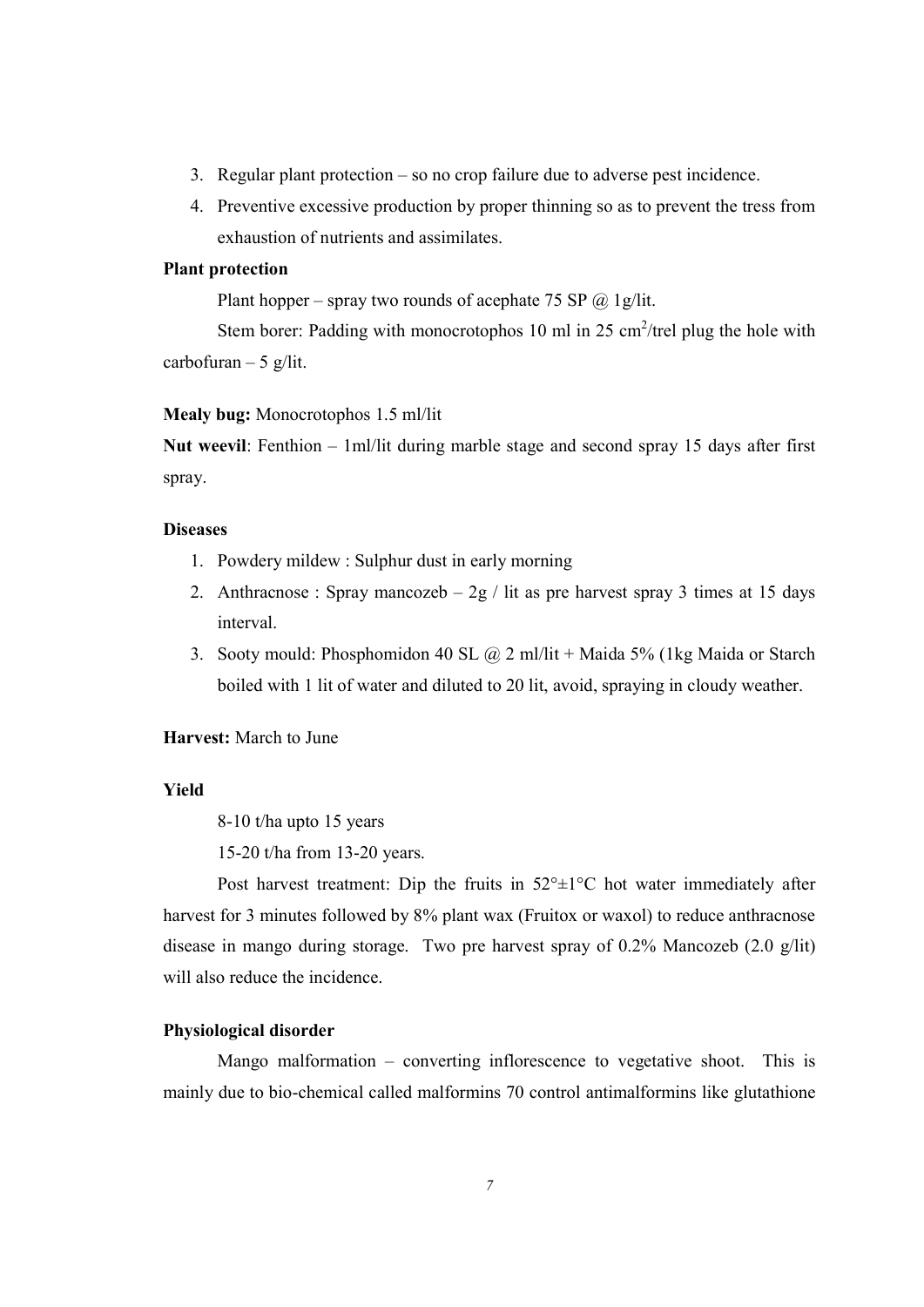2200 ppm or ascorbic acid 2100 ppm sprayed 3 times at 10 days interval from the time of panicle emergence.

## Black tip

 Close to brick kiln small black discoloration appear near the tip of leaves and later spreads to cover entire leaf. Isolated black spots appear in fruits and causes necrosis.

#### Phanerogamic parasite

 Loranthus partial stem parasite. It is glabrous stout, normally grown in group on the twigs of mango. Under ambient storage the fruits can be stored for 5-7 days. The storage life can be extended to 4-7 weeks at 5.6°C to 7.2°C and 85 to 90% RH.

Banana : Musa sp Scitaminae Sub family: Musaceae

 Banana is one of the oldest fruit known to mankind and also important food for man.

Origin: South East Asia

#### 'Apple of paradise'

Rich source of energy (137 K. Ca/100g)

It is a good laxative.

Important status: Tamil Nadu, Kerala, Maharashtra, Andrapradesh and Bihar.

Edible bananas are mostly hybrids of the two species.

M. acuminata, M. balbisiana. They set fruits by parthenocarpy.

Climate: Humid tropic plant. Temperature range of 10°C to 40°C with an average of 23°C.

Altitude: Upto 1500 mts from MSL.

Wind velocity more than 80 m/hr will damage the crop heavily.

Rainfall : 100 mm/ month is good.

Soil: Deep well – drained soil with abundant organic matter.

Depth – one mete

Soil pH:  $5.5 - 8.0$  found to be optimum.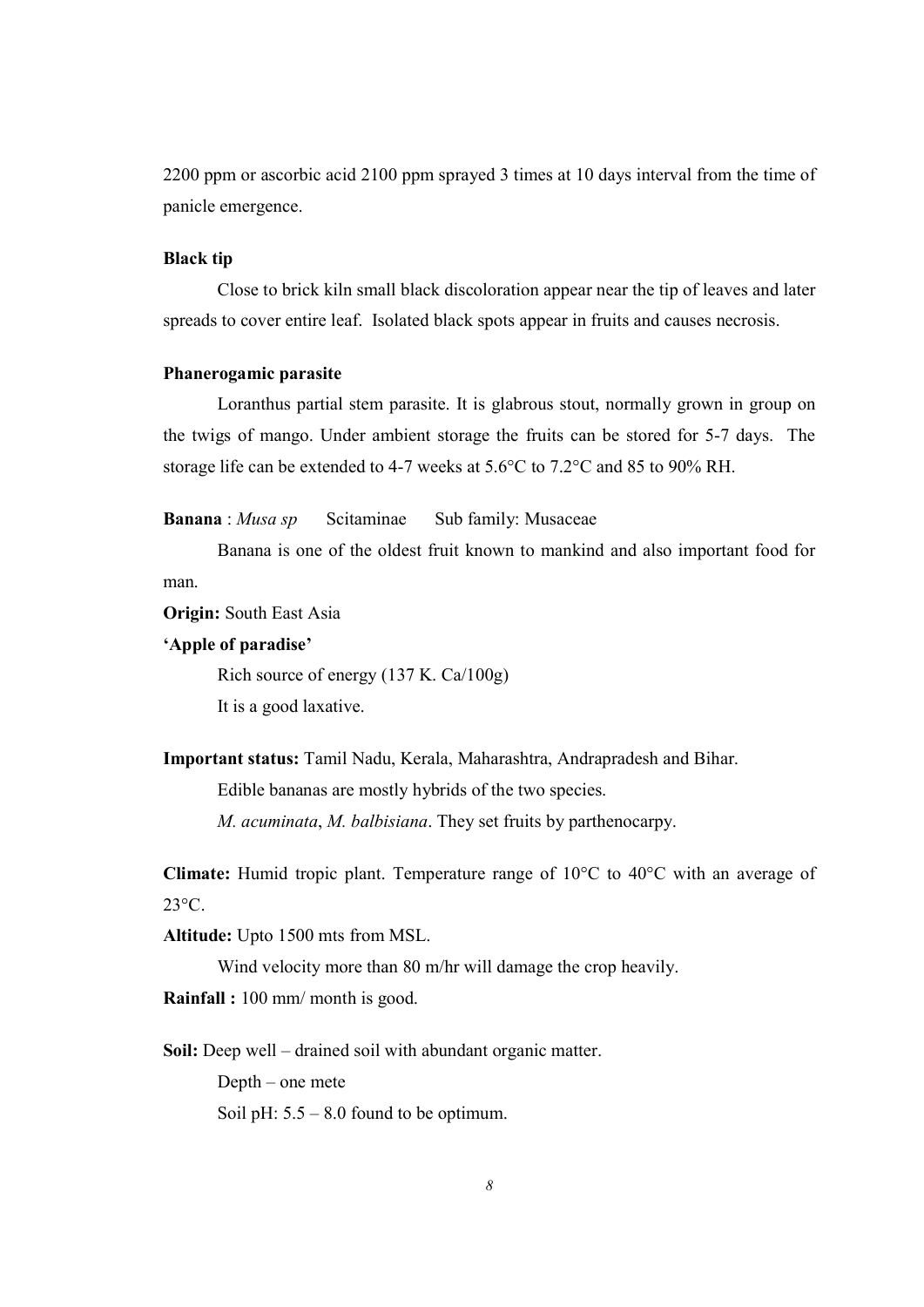## Season of planting

 Wet land – Feb-April: Poovan, Rasthali, Monthan April – May : Nendran, Robusta Garden lands : January – February and November – December Padugai lands : January – February and August – September Hill banana : April – May (lower palani hills) June – Aug (Sirumalai)

#### Propagation : Sucker

- i. Sword sucker suckers with a well developed base and pointed tip having narrow sword shaped leaf bladers in the early stage.
- ii. Water sucker or broad leaved sucker small, undersized suckers of superficial origin bearing broad leaves.

Sword suckers – more vigorous, grows faster and comes to bearing early.

Average weight of the sucker  $-1.5$  to 2 kg.

 Micropropagation through tissue culture – Rapid multiplication of banana suckers.

 Pretreatment of sucker : The roots and decayed portion of the corn are trimmed. Pseudostem is cut leaving 20 cm from the corn.

 To avoid wilt disease infected portion of the corn may be pared, dipped for 5 min in carbendazion 0.1% (1 gm in 1 lit of water) for wilt susceptible varieties – Monthan, Neyvannan, Virupahshi etc.

Pralinage – with 40 g of carbofuran 3 G granules per sucker.

 (The corn is dipped in slurry solution of 4 parts of clay plus 5 parts water and sprinkled with carbofuran to control nematodes).

 Alternatively, dip the corn in 0.75% monocrotophas shade dried for atleast 24 hours and plant. Sow sunhemp on  $45<sup>th</sup>$  day incorporate it after about a month. This operation reduce nematode build up.

TC banana – plants with 5-6 leaves planting – *Pseudomonas fluorescence* / plant 25 gm.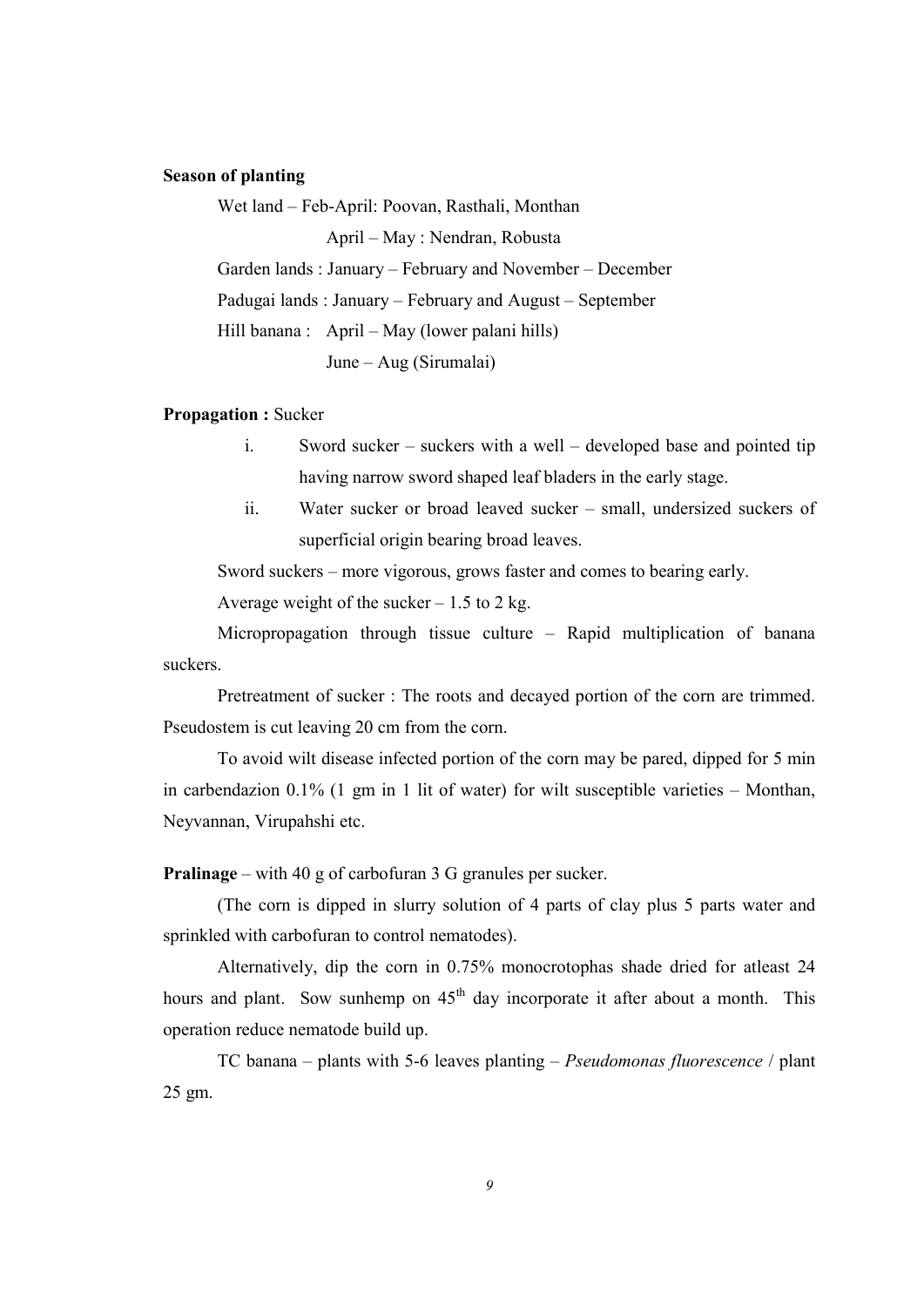#### Field preparation

The land is ploughed deeply and leveled. The pits of size  $45 \text{ cm}^3$  is dug. The pits are refilled with top soil, mixed with 10 kg of FYM, 250 g of neem cake and 50 g of lindane 1.3%.

| <b>Spacing</b> |                            | Plants / ha |
|----------------|----------------------------|-------------|
| Garden land    | $1.8 \times 1.8 \text{ m}$ | 3086        |
|                | $1.5 \times 1.5 \text{ m}$ | 4444        |
| Wet land       | $2.1 \times 2.1 \text{ m}$ | 2267        |
| Hill           | $3.6 \times 3.6 \text{ m}$ | 750         |

High density planting – 3 suckers / pit at a spacing of 1.8 x 3.6 m (4600 plants / ha).

## Irrigation

Irrigated immediately after planting, life irrigation  $-4<sup>th</sup>$  day subsequent irrigation once in a week for garden land 10-15 days in wetland after manuring.

Drip irrigation – 15 lit/ plant/ day from planting to  $4<sup>th</sup>$  month.

20 lit/plant / day from  $5<sup>th</sup>$  to shooting and 25 lit/plant/day from shooting till 15 days prior to harvest.

|                    | N   | P              | K   |
|--------------------|-----|----------------|-----|
| Garden land        |     | (g/plant/year) |     |
| Other than Nendran | 110 | 35             | 330 |
| Nendran            | 150 | 90             | 300 |
| Wet land           |     |                |     |
| Nendran            | 210 | 35             | 450 |
| Rasthali           | 210 | 50             | 390 |
| Pooven and Robusta | 160 | 50             | 390 |

## Application of fertilizers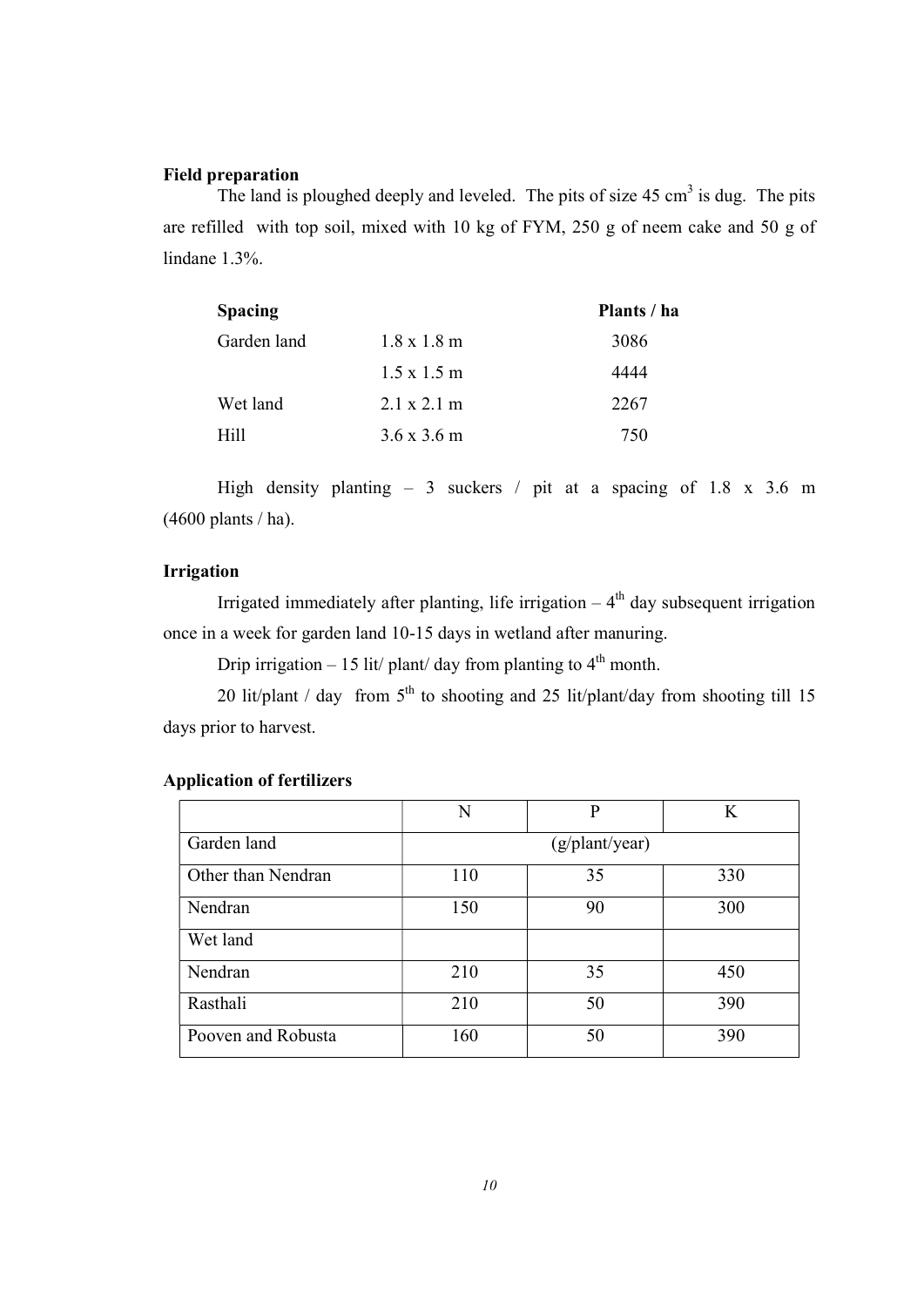## Hill banana

 375 g of 40:30:40 NPK mixture and 130 g MOP/clump per application during October, January and April. Azospirillum and Phosphobacteria  $-20$  g each at planting and 5<sup>th</sup> month after planting preceding chemical fertilizer application.

Apply N as neem coated urea.

N & K in 3 splits  $3^{\text{rd}}$ ,  $5^{\text{th}}$  and  $7^{\text{th}}$  month P at  $3^{\text{rd}}$  month of planting.

For tissue culture banana 50% extra fertilizer at  $2<sup>nd</sup>$ ,  $4<sup>th</sup>$  and  $6<sup>th</sup>$  and  $8<sup>th</sup>$  month after planting.

For maximing productivity – fertigation.

25 litres of water / day + 200:30:300 g N:P<sub>2</sub>O<sub>5</sub>:K<sub>2</sub>O /plant using water soluble fertilizer. For economizing the cost of fertilizers fertigate using normal fertilizers (urea and MOP) with 30% of the recommended dose along with recommended dose of P as basal at  $2^{nd}$  month of planting.

| Weeks after      | N(%) | $P_2O_5$ (%) | $K_2O(%)$ |
|------------------|------|--------------|-----------|
| planting         |      |              |           |
| 9-18 (10 weeks)  | 30   | 100          | 20        |
| 19-30 (12 weeks) | 50   |              | 40        |
| 31-42 (12 weeks) | 20   |              | 32        |
| 43-45 (3 weeks)  |      |              |           |
| Total            | 100  | 100          | 100       |

## Fertigation schedule

#### Interculture

- Mammutti digging at bi-monthly interval and earth-up
- De sucker prune the side suckers at monthly interval
- Dry and dead, leaves are removed and burnt.
- Male flower removed a week after opening of last hand
- Bunch emergence propping. The trees are supported with bamboos or casurina poles to avoid damage by wind.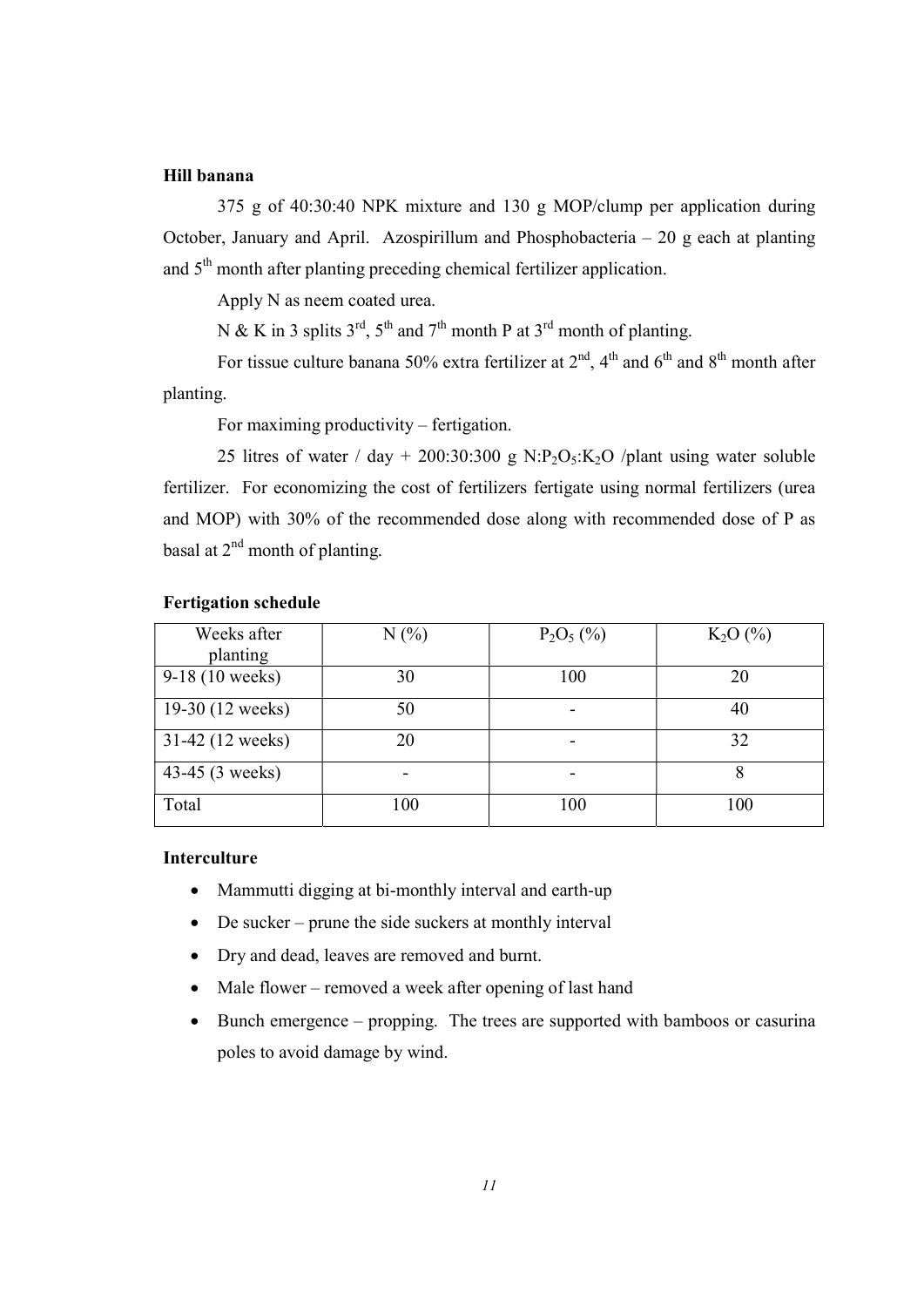#### Growth regulator

 Grade of bunch -2,4-D at 25 ppm (25 mg/lit) may be sprayed after the last hand has opened. This also helps to remove the seediness in poovan variety. Spray CCC 1000 ppm of  $4^{th}$  and  $6^{th}$  month after planting. Spray plantozyme  $\omega$  2ml/lit at  $6^{th}$  and  $8^{th}$  month after planting to get higher yield.

## **Micronutrient**

ZnSO<sub>4</sub> (0.5%) FeSO<sub>4</sub> (0.2%) CuSO<sub>4</sub> (0.2%) ad H<sub>3</sub>BO<sub>3</sub> (0.1%) at 3, 5 and 7 MAP to increase yield and quality of banana.

## Bunch cover

 Use transparent polyethylene sleeves with 2% (during cool season)-4% (during summer season) ventilation to cover the bunches immediately after opening of the last hand.

## Intercropping

 Leguminous vegetables, beet root, elephant foot yam and sunhemp. Avoid growing cucurbitaceous vegetables.

#### Pest

Banana aphid – vector for bunchy top virus

Systemic insecticide – monocrotophos 1 ml/lit

Spray directed towards crown and pseudostem base at 21 days interval thrice.

 Injection of monocrotophos 1 ml/plant (1 ml diluted with 4 ml of water) at 45 days interval from the  $3<sup>rd</sup>$  month till, flowering.

#### Nematode

Bunchy top virus – Pentalonia nigronervosa.

Crop duration : bunches will be ready for harvest after 12-15 months of planting.

#### Harvest

Bunches attain maturity from 100-150 days after flowering.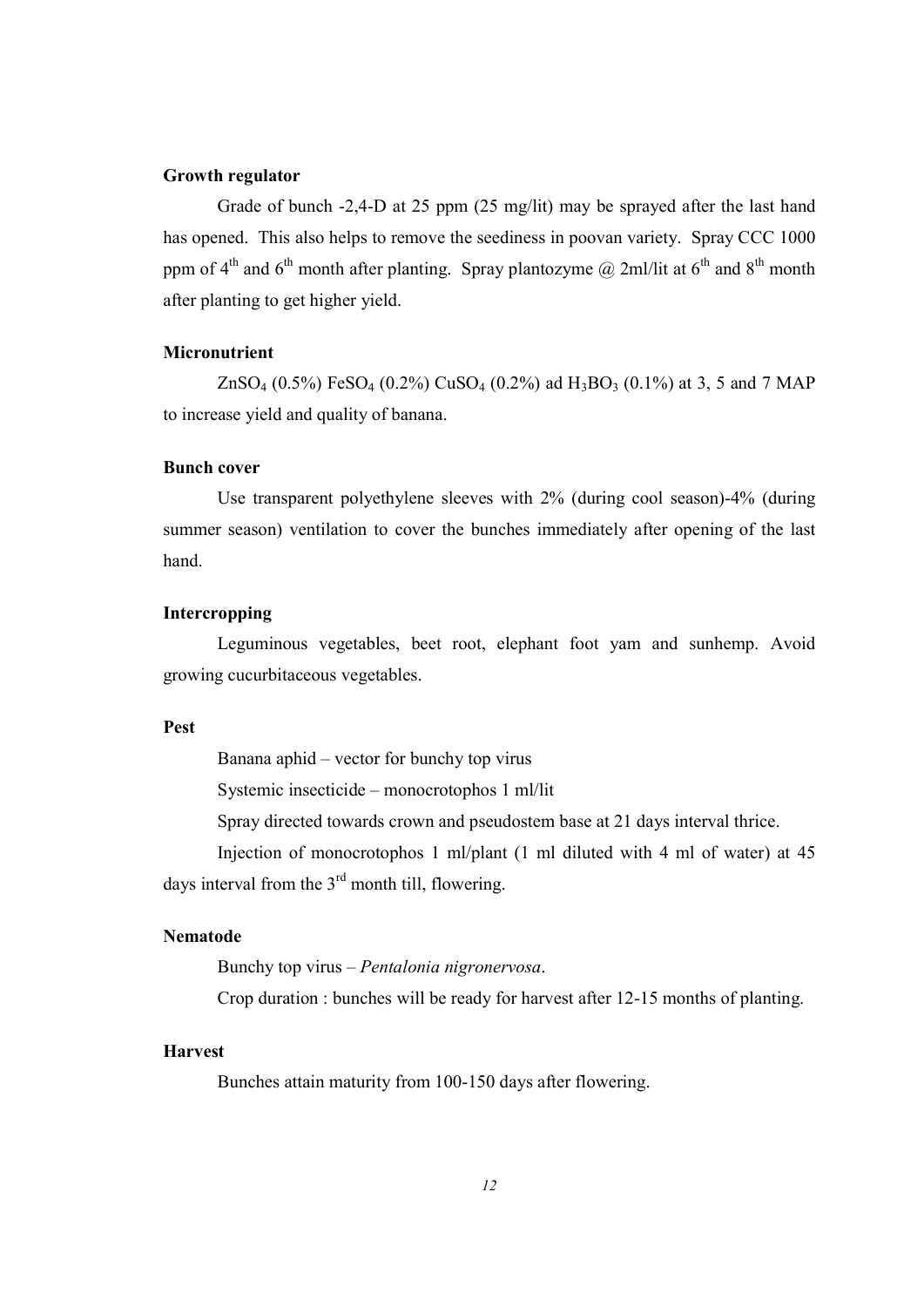Yield (t/ha/year)

Poovan – 40-50

Monthan  $-30-40$ 

 $Robusta - 50-60$ 

Dwarf Cavendish -50-60

Harvested when the ridges on the skin changes from angular to round.

 Ripened artificially by smoking in pits dug and covered by wooden plan form bunches are arranged in air tight chamber ethrel – 5000 pppm and kept in petridish. pellets of Na OH is added and closed ethylene is released.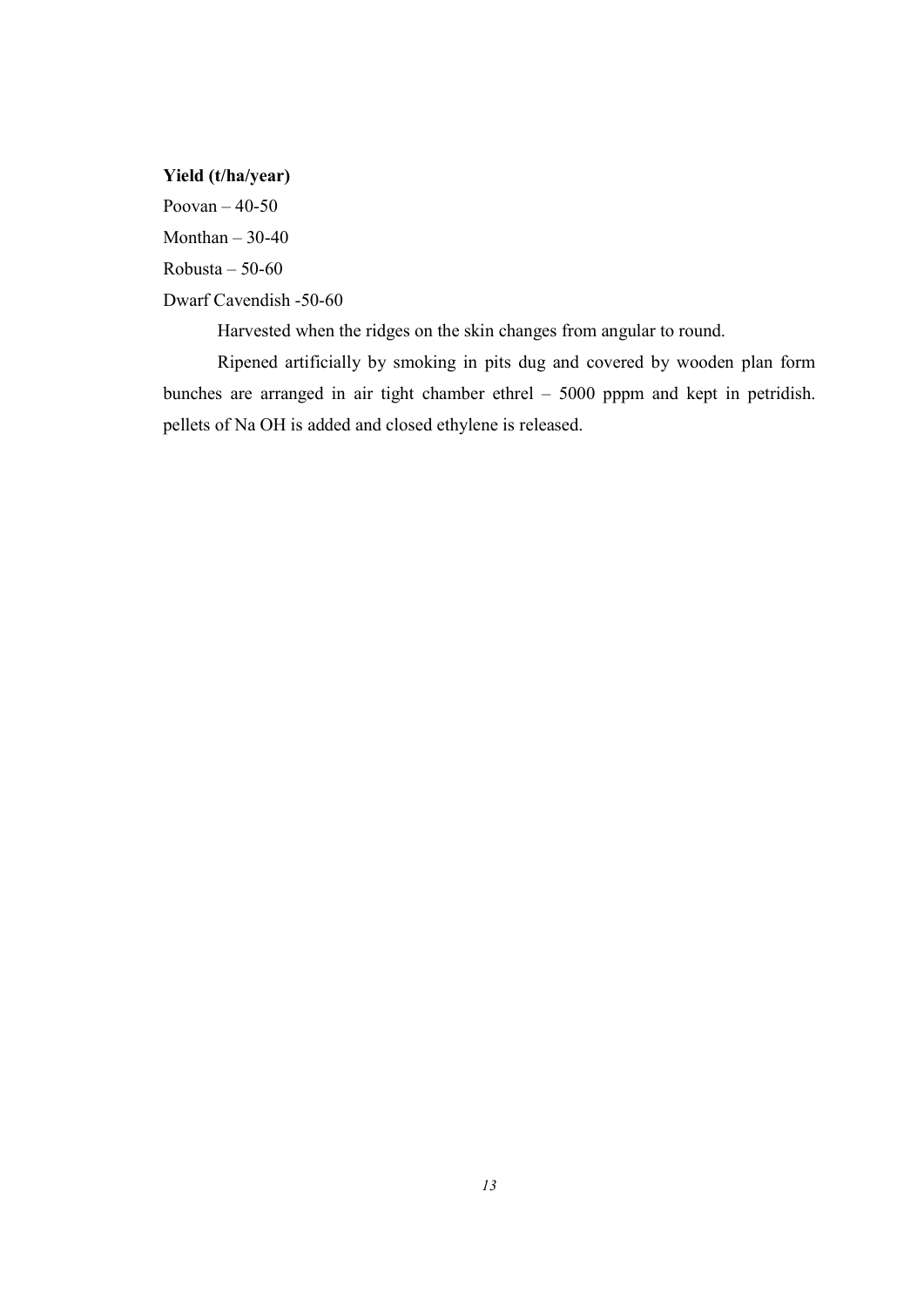#### Grapes : Vitis vinifera Vitaceae

 Grape is a subtropical fruit but adapted to tropical conditions. It is a vine spreading on a support, native of Armenia, a district near the caspiansea in Russia. It was introduced into India by the invalues of Iran and Afghanistan. It is one of the most delicious refreshing and nourishing fruits. Fifty percent of the total production of fruits in the world is contributed by grapes. Cultivation of grapes is called Viticulture. There are about 10,000 varieties in the world.

#### Climate and soil requirement

 It is a fruit of semi arid subtropical regions requiring warm dry summer and a cool rainy winter. During winter the grapes shed off their leaves and take rest. During spring they put forth new leaves and flowers. The fruits mature during summer when there is no rains. A long, warm to hot dry summer is needed for proper maturity and ripening. Grapes do not thrive in the region of humid summer as it causes fungal diseases. The distribution of rains in more important than the total amount of rainfall.

 In North India heavy rains during July – September hence low production. The plant takes rest during winter since the winter is very severe and put forth new growth in summer. When the crop reach as ripening stage during june there is heavy rain resulting in poor production.

 In Western India grapes do not takes rest because of warm winter. Hence the grape put forth new growth twice a year. In Bombay – Deccan region and in Hyderabad the crop produced by the new lush in April maturing during rainy season (July –August) has lower market value due to less sugar content.

 The climate in South India such as Bangalore in Karnataka, Dharmapuri and Madurai districts of Tamil Nadu is slightly humid and tropical. Here the maximum temperature goes upto 35°C and the minimum temperature does not fall below 12°C due to warm winter condition there is practically no rest period. Almost rainless period during November – June favours heavy as well as sweet crop. Here the vines are pruned twice. Early December pruning yields a sweet crop during April and summer pruning (May) yields a slightly sour crop during September. The climatic conditions are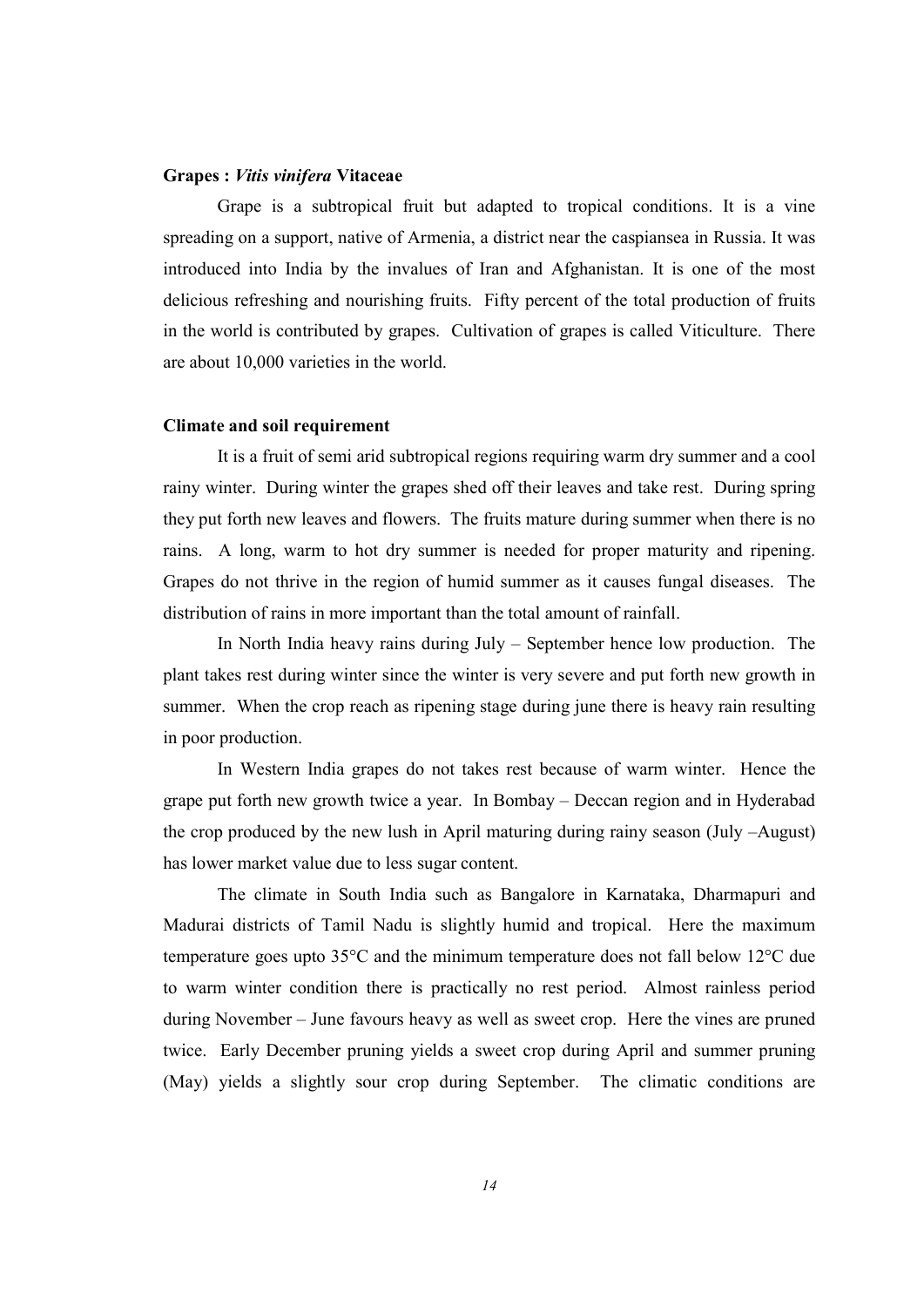favourable is parts of Tamil Nadu so that 5 crops are taken in 2 years by staggered pruning techniques.

## Soil

Well – drained rich loamy soil with pH of 6.5-7.0. Soil depth should be almost 1 m.

#### Propagation

 Propagated by hard wood cuttings prepared from matured canes (one year old shoot) of healthy, moderately vigorous, virus tree vines. Cuttings of 25-30 cm length are prepared by making the lower cut just below a bud and upper cut slightly above the bud. Cuttings should be tied and stored in moist sand for a month for callusing. The callused cuttings start well in the nursery. While planting only one bud in left above the ground level and remaining portion buried in soil. At the end of winter the sprouted and rooted cuttings can be lifted and planted in the main yield. Grafting and budding is practiced with a particular root stock for specific requirement.

- a. Phylloxera resistant root stock Vitis riparia, V. rupestris
- b. Nematode resistant root stock Dogridge, Salt creek
- c. Saline tolerant : Solanis, 1616

#### Preparation of main field and planting

 Trenched of 0.6 m width and 0.6 m depth are dug at a distance of 3 m apart for Muscat. Other varieties 1 m<sup>3</sup> pits are drug. Well decomposed FYM or compost or green leaf manure has to be applied in the trenches or pit and then covered with soil. The rooted cuttings are planted during June – July.

Spacing:  $3 \times 2$  m for Muscat 4 x 3 m for other Varieties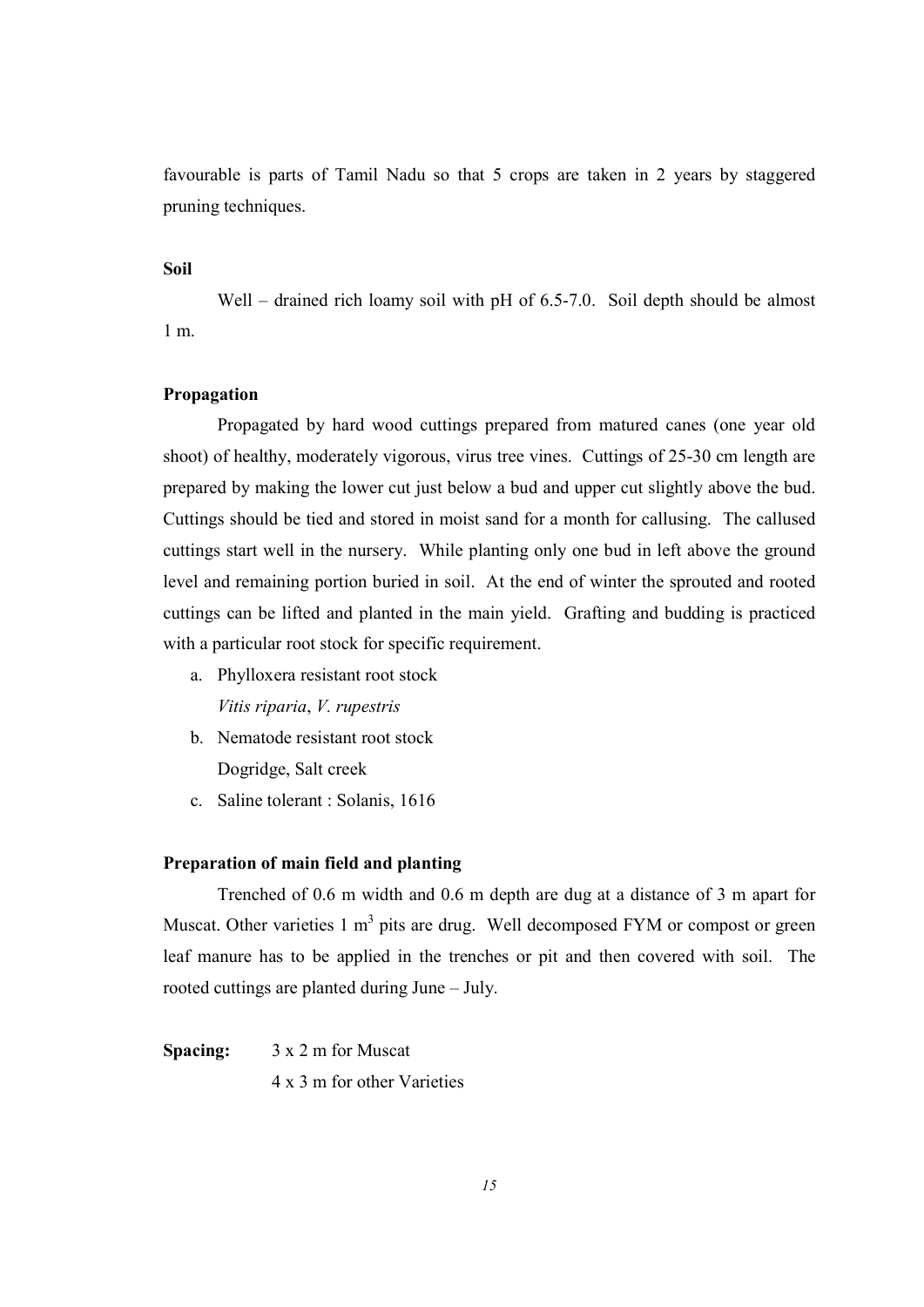#### Irrigation

Immediately after planting  $3<sup>rd</sup>$  day and once in a week. Irrigation with held 15 days before pruning and also 15 days before harvest.

| Variety  |    | FYM |     |    | Green leaves |     |      |        |      |      |      |      |      |      |       |
|----------|----|-----|-----|----|--------------|-----|------|--------|------|------|------|------|------|------|-------|
|          |    | П   | Ш   |    | TТ           | Ш   |      | ш<br>п | Ш    |      |      | Ш    |      |      | Ш     |
| Muscat   | 50 | 50  | 100 | 50 | 50           | 100 | 0.10 | 0.20   | 0.20 | 0.08 | 0.16 | 0.16 | 0.30 | 0.4  | 0.60  |
| Thom     |    |     |     |    |              |     |      |        |      |      |      |      |      |      |       |
| -pron    | 50 | 50  | 100 | 50 | 50           | 100 | 0.20 | 0.30   | 0.40 | 0.08 | 0.16 | 0.24 | 0.40 | 0.80 | 0.120 |
| seedless |    |     |     |    |              |     |      |        |      |      |      |      |      |      |       |

## Manuring and fertilizer (kg pervine)

 The manures should be applied twice after pruning. Apply half the dose of K immediately after pruning and the other half after 60 days of pruning. Foliary spray of 0.1% boric acid + 0.2 %  $ZnSO_4$  + 1.0% urea twice before flowering and 10 days after first spray to overcome nutrient deficiency.

## Special practices

 Tipping of shoots and tying of clusters in the pandal after the fruit set. Remove tendrils. Nipping the growing shoots of axillary buds and terminal buds at 12 to 15 buds. Thinning the compact bunches by removing 20% of the berries at pea stage.

The clusters are dipped in a solution containing Brassinosteriod  $0.5$  ppm and  $GA<sub>3</sub>$ 25 ppm at 10-12 days after fruit set to maintain vigour, yield and quality parameters.

#### Pests

#### Nematode

Carbofuran – 60 g/vine a week before pruning and irrigated profusely. The soil should not be disturbed to atleast 15 days. Application of neem cake 200 g/vine also controls nematode. We can afforded for application of P. fluorescens.

#### Flea beetles

Phosalone – 2ml/lit after pruning and followed with 2 or 3 sprayings.

**Thrips:** Dimethoate  $-2$  ml/lit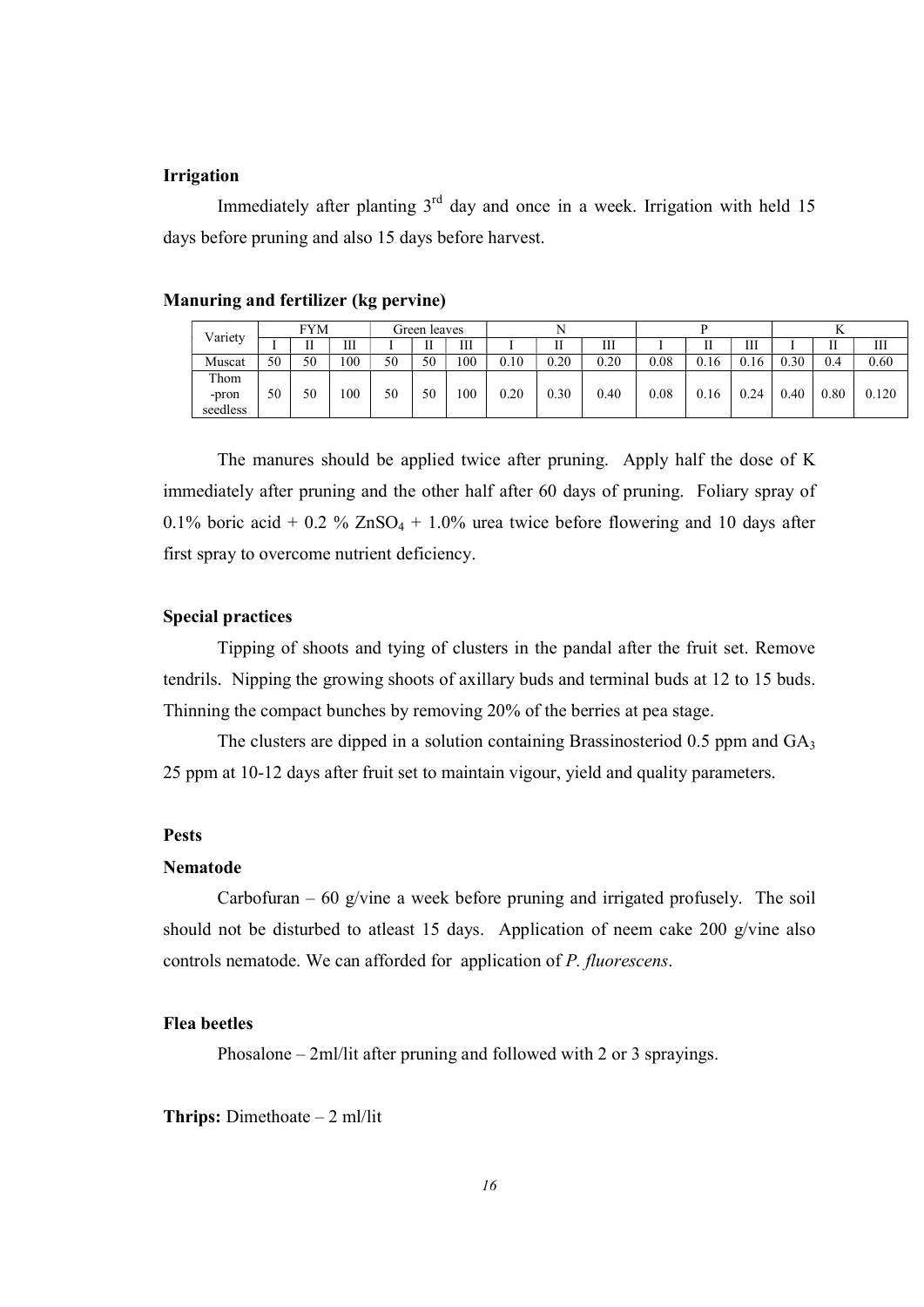Mealy bug: Monocrotophus – 2 ml/lit

#### **Diseases**

Powdery mildew: Sulphur dusting @ 6-12 kg/ha Downy mildew: Spray 1% BM

## Ripening

To get uniform ripening bunches are sprayed with  $0.2\%$  K chloride at  $20<sup>th</sup>$  and 40<sup>th</sup> day after berry set and clusters of seedless varieties are diped in 25 ppm GA (25 mg/lit) at calyptra fall stage and repeated again at pepper stage to increase the size of berries.

## Yield

Seed less : 15 t/ha/yr Muscat : 30 t/ha/yr Pachadroksha: 40 t/ha/yr Anab-e-shahi

and Arka hybrids : 20 t/ha/yr

 Grapes should be harvested only after ripening. The heat requirement of most of varieties ranges from 2900 to 3600 units.

 The grape berries can be kept without spoilage for 7 days at room temperature. Grapes can economically be stored upto 40-45 days in cold storage. The optimum storage temperature recommended is -2 to -1.5°C.

 Raisins from grapes form an important by product industry in several grape growing countries in the world. Grapes of 17° brix and above are used for raisin making while 20-23° brix is the standard.

## Acid lime: C. aurantifolia

It is also called or sour lime. The fruit juice is rich in citric acid and ascorbic acid.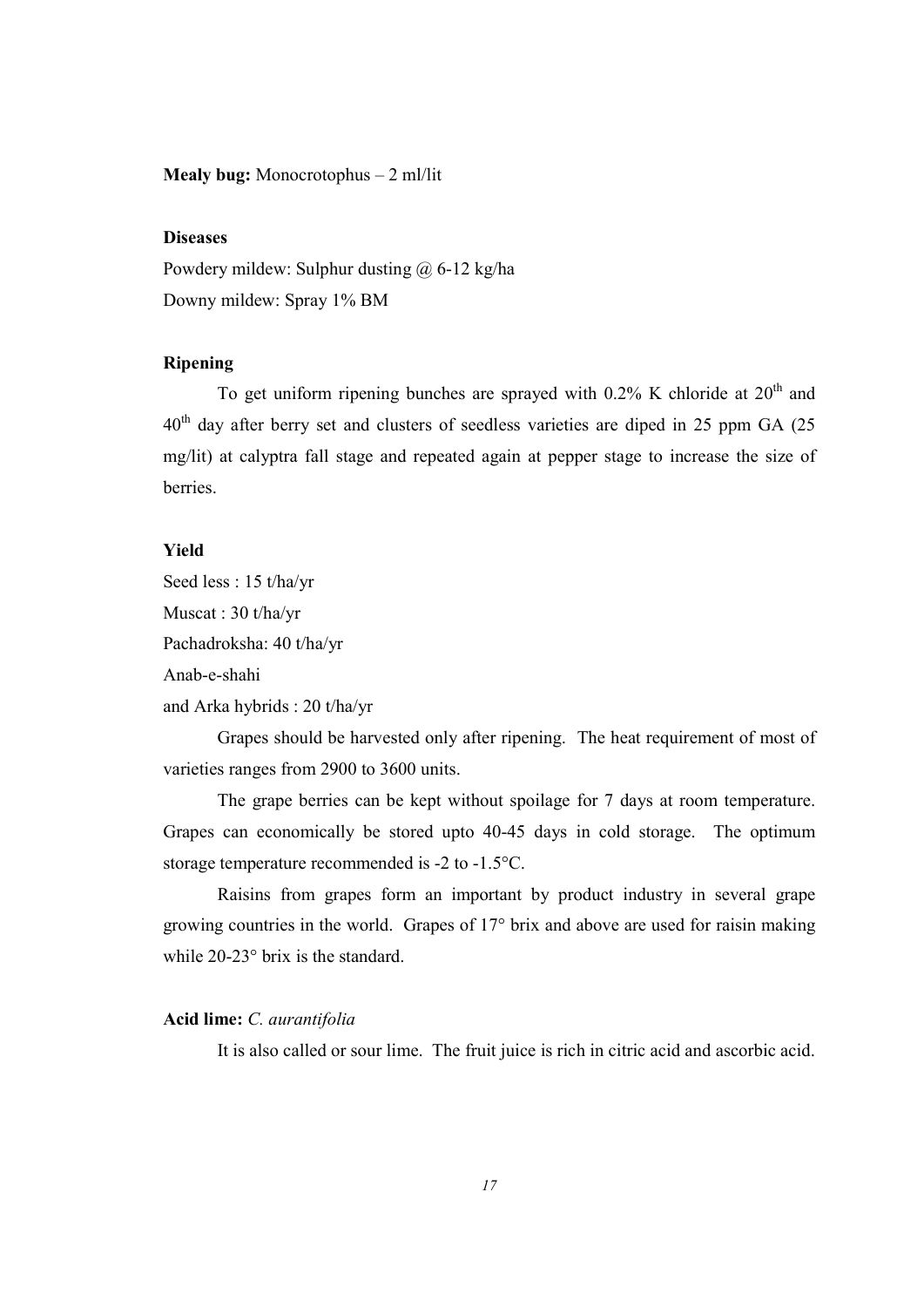#### Climate and soil requirement

 Tropical and subtropical. Can be grown upto 1000 m above MSL. Deep well drained loamy soils are the best. They are sensitive to frost. The optimum temperature is 20 to 30°C. Soil pH should be 6.5 to 7.0.

Season : December – February and June – September

Planting: Healthy seedlings may be planted during June to December at 5 to 6 m spacing in 75 cm<sup>3</sup> pits.

Irrigation: Irrigated copiously after planting. After establishment, irrigation may be given at 7-10 days interval. Avoid water stagnation.

## Manures and fertilizers per plant

N to be applied in two doses during March and October. FYM,  $P_2O_5$  and  $K_2O$  are to be applied in October.

| Manures and<br>fertilizers | $1$ year (kg) | Annual income (kg) | From $6th$ year (kg) |
|----------------------------|---------------|--------------------|----------------------|
| <b>FYM</b>                 | 10.00         | 5.00               | 30.00                |
|                            | 0.200         | 0.100              | 0.600                |
|                            | 0.100         | 0.025              | 0.200                |
|                            | 0.100         | 0.040              | 0.300                |

Spray zinc sulphate at the rate of  $0.5\%$  (500 g/ 100 lit of water) thrice in a year (March, July and October) after the emergence of new flushes.

#### After cultivation

 Remove branches of main stem upto 45 cm from ground level. Application of green leaves 30 kg per tree once in 3 months.

## Intercropping

Legumes and vegetable crops can be raised during prebearing age.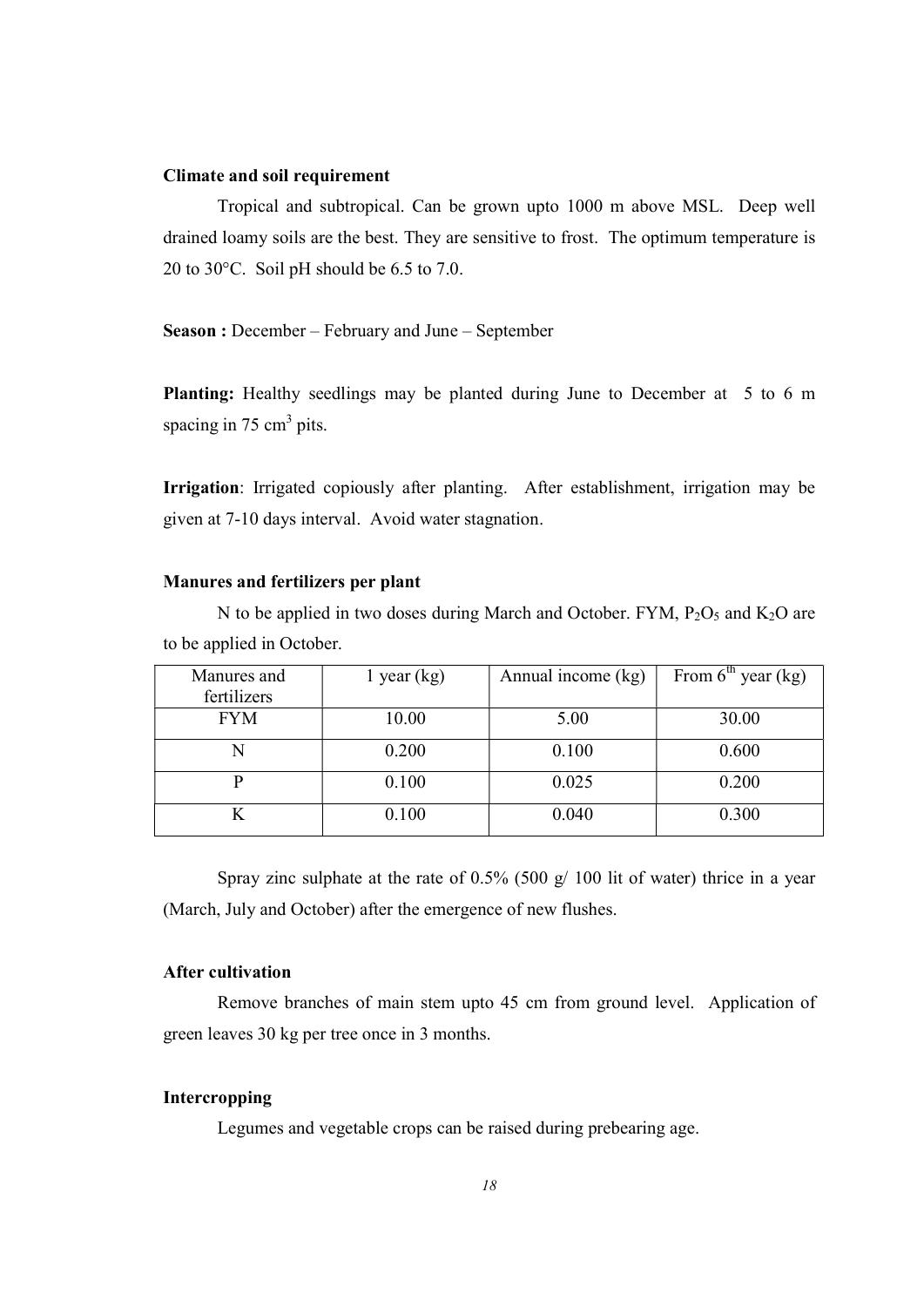## Growth regulator

 To increase fruit set spraying 2,4-D-20 ppm during flowering. Fruit retention spraying-2,4-D@ 20 ppm or NAA 30 ppm after fruit set (marble size).

## Plant protection

## Leaf mine

2 ml/l dimethoate + neem oil 3%

### Leaf caterpillar

Endosulfan – 2 ml/l when infestation is moderate to severe.

## Sucking pest

White fly : Spray quinalphos  $-2$  ml/lit

Nematodes : Carbofuran – 75 g/tree

P. fluroscens – 20 g

## **Diseases**

Twig blight: Dried twigs are pruned and sprayed with 0.3% Cu oxy chloride.

Scab: Spray 1% BM

Tristeza virus : Remove the infected trees and destroy. Spray monocrotophos - @ 1ml/lit to control the aphids which spread the disease. Use pre immunized acid lime seedling for planting.

Harvest: Starts bearing from  $3<sup>rd</sup>$  year after planting.

 Though harvested throughout the year, the main crop is harvested during different periods in different parts of the country. The average yield is 20-25 kg/tree/year.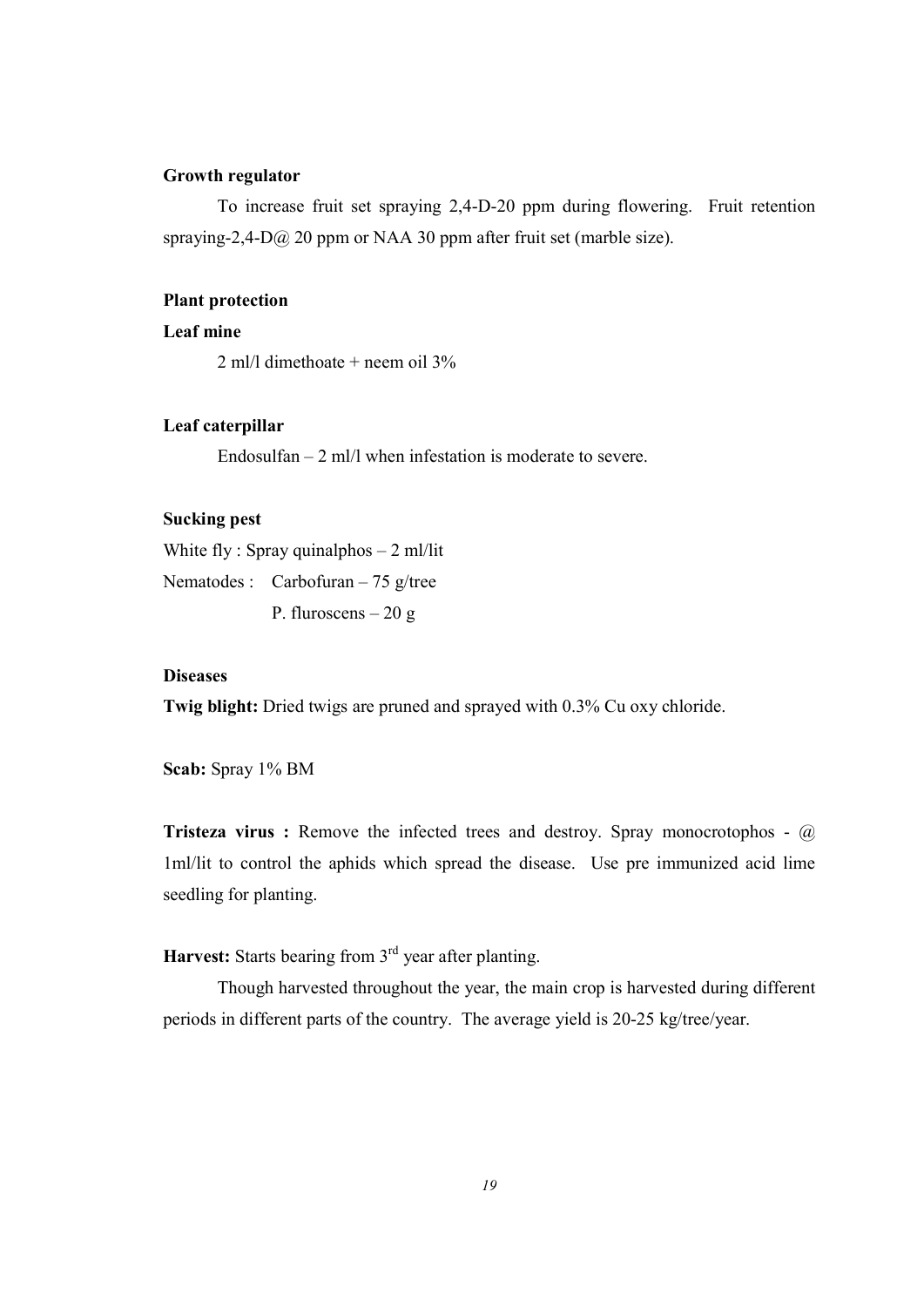#### Post harvest treatment

 Treating the fruits with 4% wax emulsion followed by pre-packing in 200 guage polythene bags with 1% ventilation improves the shelf life for more than 10 days. Limes can be stored at 18°C. At HC & RI, PKM a low cost storage tank has been developed with double layer brickwork, the interspace filled with sand which is kept wet by periodical watering.

#### Mandarinorange: C. reticulata

The group of orange is otherwise called Kamala orange. Nagpur santra of Maharashtra, Coorg of Karnataka and Kodai orange of Tamil Nadu. This group is characterized by the loose skin of fruits.

#### Soil and climate

 Subtropical 500-1500 m MSL elevation. A rainfall of about 150 cm to 250 cm is required. The winter should be mild and there should be no strong or hot wind during summer. A medium or light loam with a pH 5.5 to 6.5 would be ideal to grow.

Season : November – December

Planting: Seedligns and budded plants

**Spacing:** 6 x 6 m pit size 75 cm<sup>3</sup> planting during May-June and September – October.

 Though the crop is grown as rainfed one, the young plants should be irrigated whenever there is failure of monsoon as well as during summer season.

## Manure and fertilizers

 Applied twice in a year during June and October. For Palani hills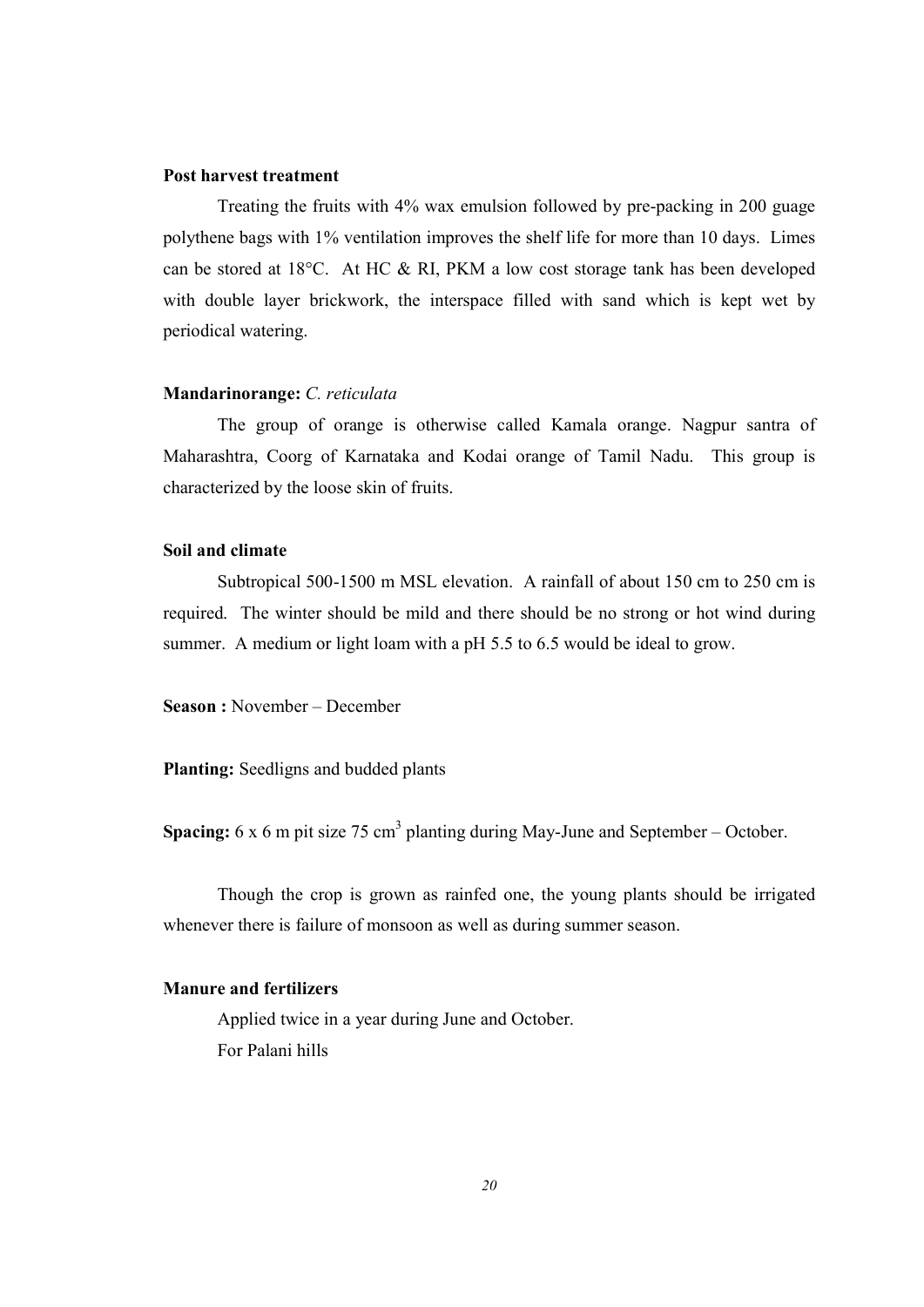| Manures<br>& | 1 year | II year | III year | IV year | V year | VI year on<br>wards |
|--------------|--------|---------|----------|---------|--------|---------------------|
| Fertilizers  |        |         |          |         |        |                     |
| <b>FYM</b>   | 10     | 15      | 20       | 25      | 25     | 30                  |
| N            | 0.100  | 0.200   | 0.300    | 0.400   | 0.500  | 0.600               |
| P            | 0.040  | 0.80    | 0.120    | 0.160   | 0.160  | 0.200               |
| K            | 0.050  | 0.100   | 0.200    | 0.300   | 0.300  | 0.400               |

For shervaroyan hills (for trees above 6 years old)

 700: 375:600 g/tree NPK along with VAM (Glomus fasiculatus) @ 1 kg/tree. Manures are applied in the basin 70 cm away from the trunk and incorporated. Application of lime or dolomite at 4 kg/tree during January – February once in 2-3 years (not mixed with chemical fertilizer).

#### Micronutrient

 $ZnSO<sub>4</sub> - 600 g$  $MnSO_4 - 600$  g  $MgSO_4 - 600$  g  $FeSO_4 - 600$  g

In 450 lit of water applied during new flush

## After cultivation

 Removal of water shoots Rootstock sprouts Dead and diseased shoots Removal of laterals of the main stem upto 45 m from ground level Basins should be provided for each tree with gradient slope.

#### Growth regulators

 To increase the fruit retention spraying the trees at flowering and again at marble stage with 2,4-D at 20 ppm or NAA 30 ppm.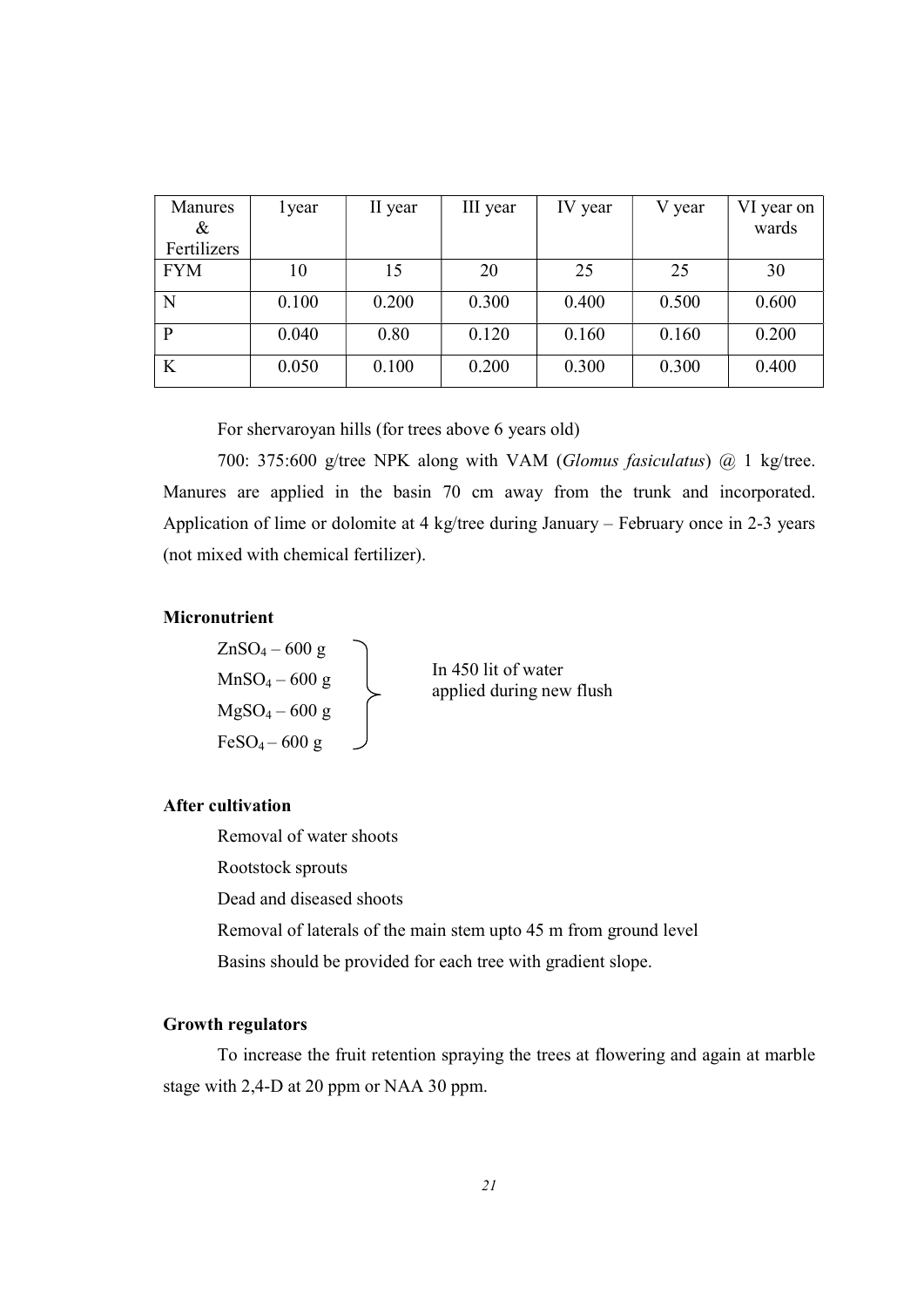Harvest: Starts bearing from 3-5 year after planting in budded plants. Incase of seedlings 5-7 years.

## Yield: 15-20 t/ha/yr.

 A small crop can be obtained from 4 year old tree and the yield will be higher from  $7<sup>th</sup>$  year. From flowering to maturity it takes 9 months.

## Papaya : Carica papaya Caricaceae

 Papaya is a native to tropical America and grown in almost all tropical and subtropical regions of the world and mainly in India, Australia, Hawaii, Srilanka, Malaya, Mianmar, Taiwan Puerto Rico, Peru, Florida, Texas, California and South Africa. It is belived to have been introduced into India by Portuguese in the middle of  $16<sup>th</sup>$  century.

 Papaya, a very whole some fruit with high nutritive and medicinal value is rich in vitamin A (880 μg/100g) unripe fruits are used as vegetable and ripe fruits is used as jam, jelly, nectar, ice cream flavours, tuffy-fruity, crystallized fruits etc. Papaya also yields a valuable proteolytic enzyme papain used in meat tenderization. Manufacturing of chewing gums and cosmetics for degumming natural silk, clarifying beer and in medicine, for digestive ailments, ulcer and diphtheria.

#### Climate and soil requirement

 Papaya thrives well in warm and humid tropical climate from sea level upto 1000 Maltitude. It grows and yields well in regions where summer temperature ranges from 38° to 42°C and winter temperature does not fall below 10°C. It cannot withstand low temperature or frost or strong winds beyond 80 km per hour boar and very heavy rainfall. Low temperature and heavy rainfall reduce fruit quality.

 Though papaya prefers a rich fertile soil it can be grown one wide range of soils provided they are well drained, with proper manuring and watering. Papaya can not thrive well in calcareous black and heavy soils. It cannot withstand water logging even for a few hours. Soil pH between 6.5 and 7.0 is ideal for papaya growing.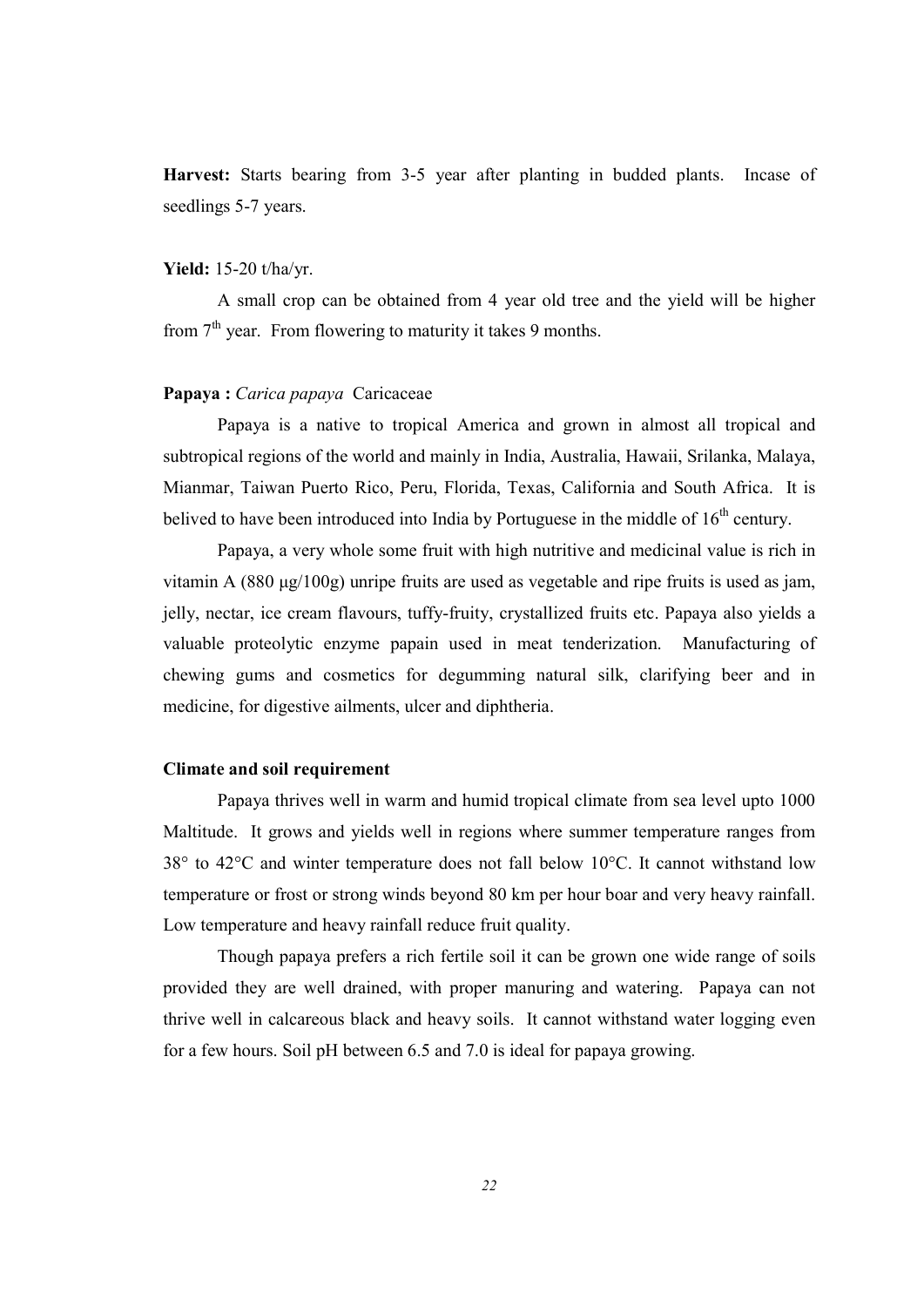#### Propagation

Papaya is mainly propagated by seeds. Since it is a highly cross-pollinated crop. The plants raised from seeds have a mixed inheritance which makes them highly variable in performance. Therefore it is important that genetically pure seeds should be collected from the side-mated or selfed fruits.

 About 500 g seed is required for raising crop in one hectare. Seedlings, can be raised in the nursery beds, in germination trays and in polythene bags. Before seeds are treated with captan  $@$  2g/kg of seeds. Four seeds are dibbled in polythene bags in depth not exceeding 1 cm. Partial shade is provided. The bags are watered with rose can seeds start germination within 15-20 days.

Seedlings will be ready in about 60 days.

 Best season for planting is June-September. Planting during rainy season should be avoided.

## Preparation of field and planting

 The field should be well prepared through repeated ploughing and harrowing. After leveling 45x45x45 m size pits are dug at a spacing of 1.8 m x 1.8 m.

Pits are filled with top soil and FYM in 3:1 ratio.

 Seedlings are planted in pits taken along with polythene bag by tearing the bottom of the bag. Not less than 4 seedlings should he maintained per pit till the identification of male and female progenies. Finally only one female plant per pit and one male plant for every 20 female should be retained in dioecious types. In gynodioecious type one hermaphrodite type is kept/pit and the female trees are removed. Normally mole trees flower earlier than female and have pendulous hanging inflorescence with branched stalk.

#### Application of fertilizers

Apply  $FM - 10$  kg/plant as basal.

50 g in each N, P and K has to be applied at bi-monthly intervals from  $3<sup>rd</sup>$  month of planting. 20 gm of Azospirillum and phosphobacteria at planting, again six months after planting.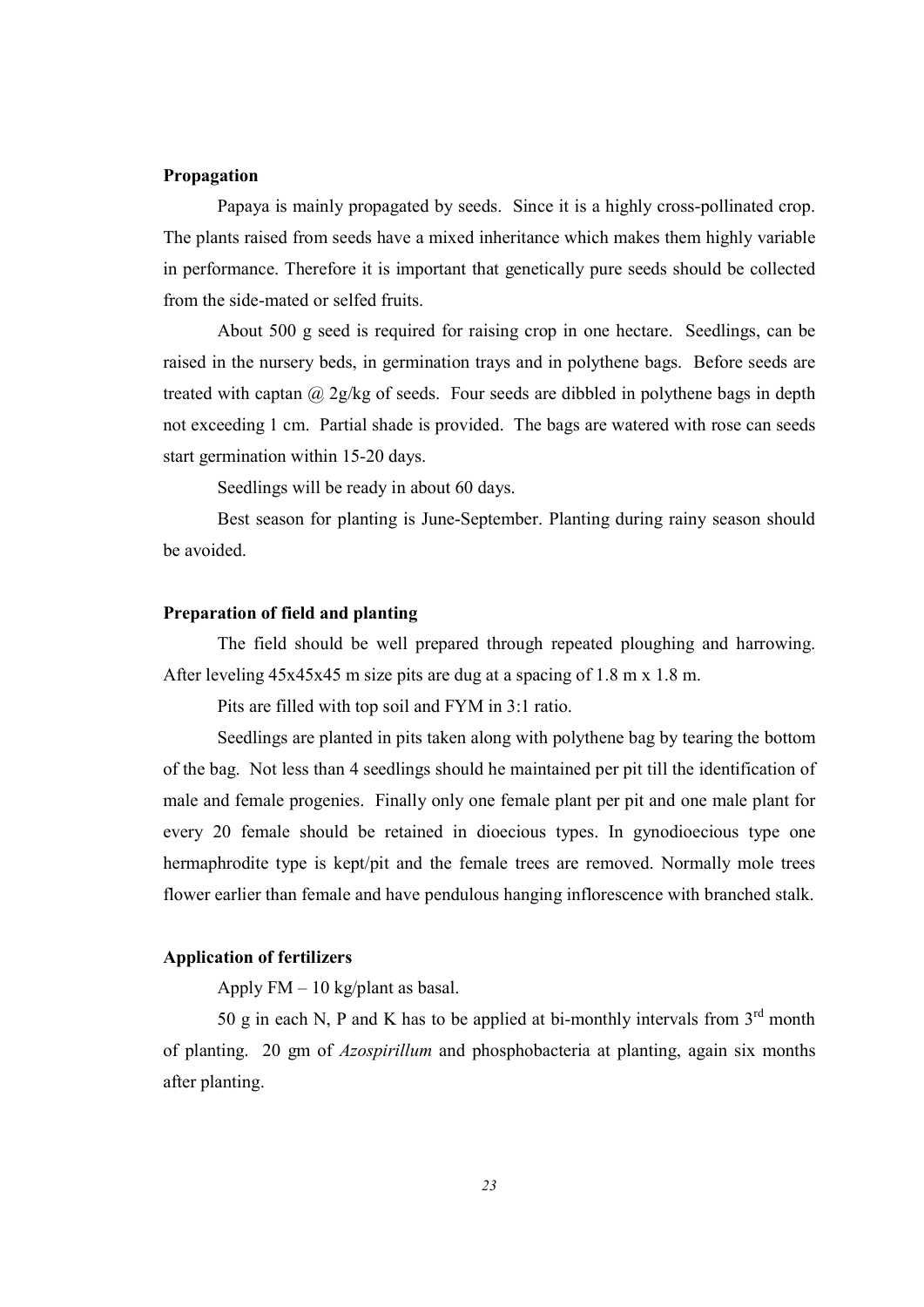## Irrigation

 Papaya needs regular water for its rapid fruit development and yield. Irrigation should be given at weekly interval and water logging should be avoided.

## **Micronutrients**

 $ZnSO_4$  0.5%  $H_3BO_3$  0/1% spraying during 4<sup>th</sup> and 8<sup>th</sup> month to get more yield and growth is recommended.

## Interculture

 Intercrops like onion, tomato, cowpea can be grown during the per-bearing period.

#### Plant protection

#### Nematode

To control carbofuran 1 g/polybag is applied in the nursery after germination.

## **Diseases**

## Root rot or wilt

Pruning with BM 1% 2-4 times at 15 days interval is recommended.

## Crop duration : 24-30 months

Harvest: Fruits should be picked of colour break stage.

Yield: The average yield  $\rm CO_2$ : 200 -250 t/ha  $CO<sub>3</sub> : 100-120$  t/ha CO<sub>5</sub>: 200-250 t/ha  $CO<sub>6</sub>$ : 120-160 t/ha  $CO_7$ : 200-225 t/ha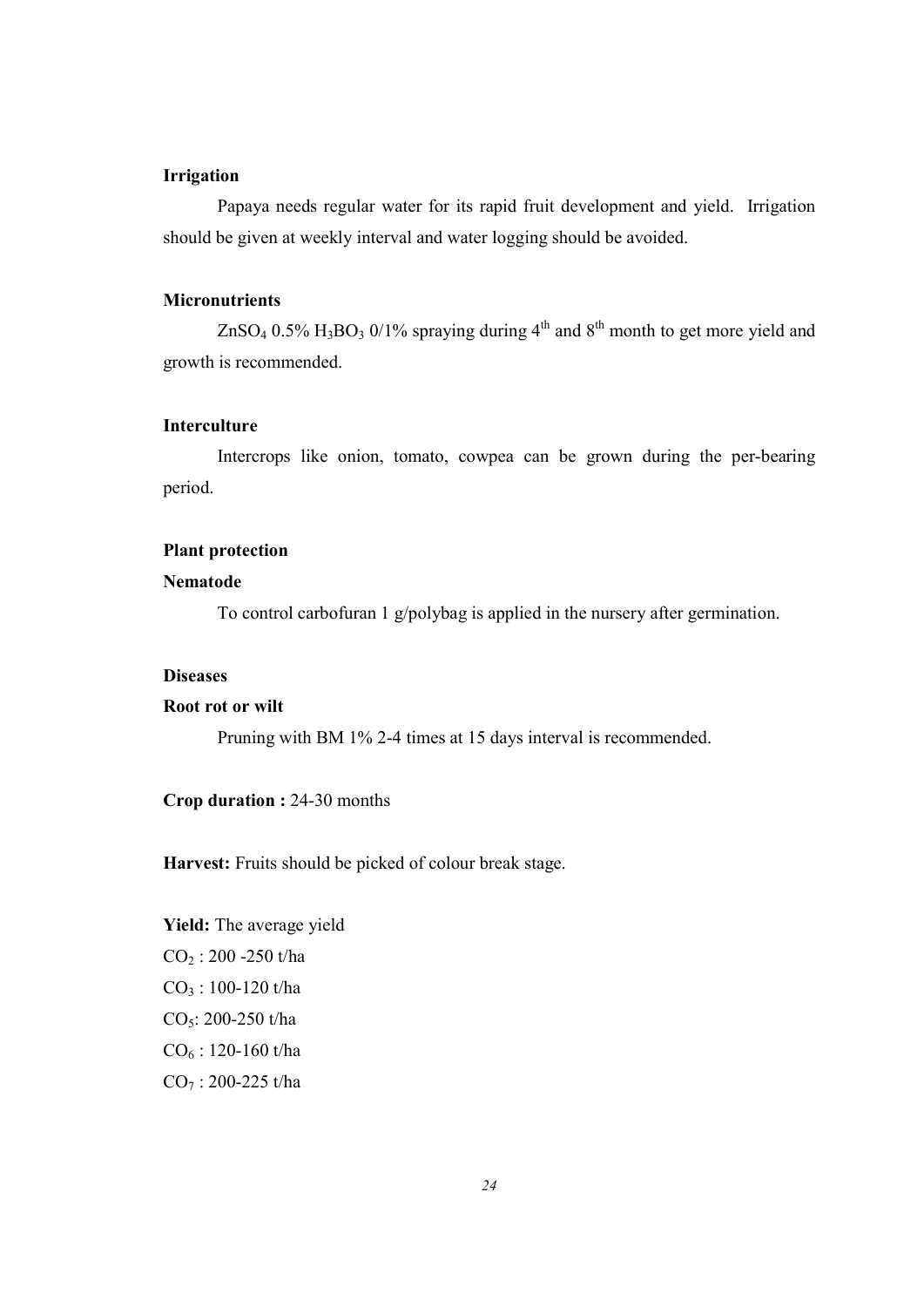#### Papain extraction

 Papain has several industrial uses the important is one being in brewing industries.

It is used as meat tenderizer

In textile and leather industries and durgs.

 The latex should be tapped from immature papaya fruits. 75-90 days old fruits incision are made by stainless steel knife. The cut is given from stalk to tip of the fruit. The depth of the cut should not be morethan 0.3 cm. Four such cuts are given spaced equally on the fruit surface. Tap the latex early in the morning and complete the tapping before 100 am. The tapping is repeated four times on the same fruit at an interval of 3 days. The cut should be given on the fruit surface in places not covered by previous cuts. The latex collected from all the trees in a day should be pooled, shade dried in an aluminium pan or tray and passed through a 50 mesh sieve to remove all foreign matter. To this potassium meta-bisulphite at 0.5% is added for better colour and keeping quality.

 The latex should be dried very rapidly at temperature of 50 to 55°C. Drying should be stopped when the dried product comes off as flakes having a porous texture. The dried papain is powdered with wooden mallets.

 The green fruits after papain extraction can be used for pectin manufacture and tuffy – fruity or they can be allowed to ripen and made into other products.  $CO_2$ ,  $CO_5$ varieties are ideal for papain production.

#### Papain yield

 $CO_2$ : 600 kg / ha  $CO<sub>5</sub>$ : 800 kg/ha

#### Sapota: Manilkhara achras

#### Sapotaceae

 Sapota is a delicious fruit introduced from tropical America. It is also known as sapodilla or chiku in India. Sapota fruits are recommended to adult patients ailing from tuber culosis and children from primary complex. This offers a high economic returns even under marginal land and low input management.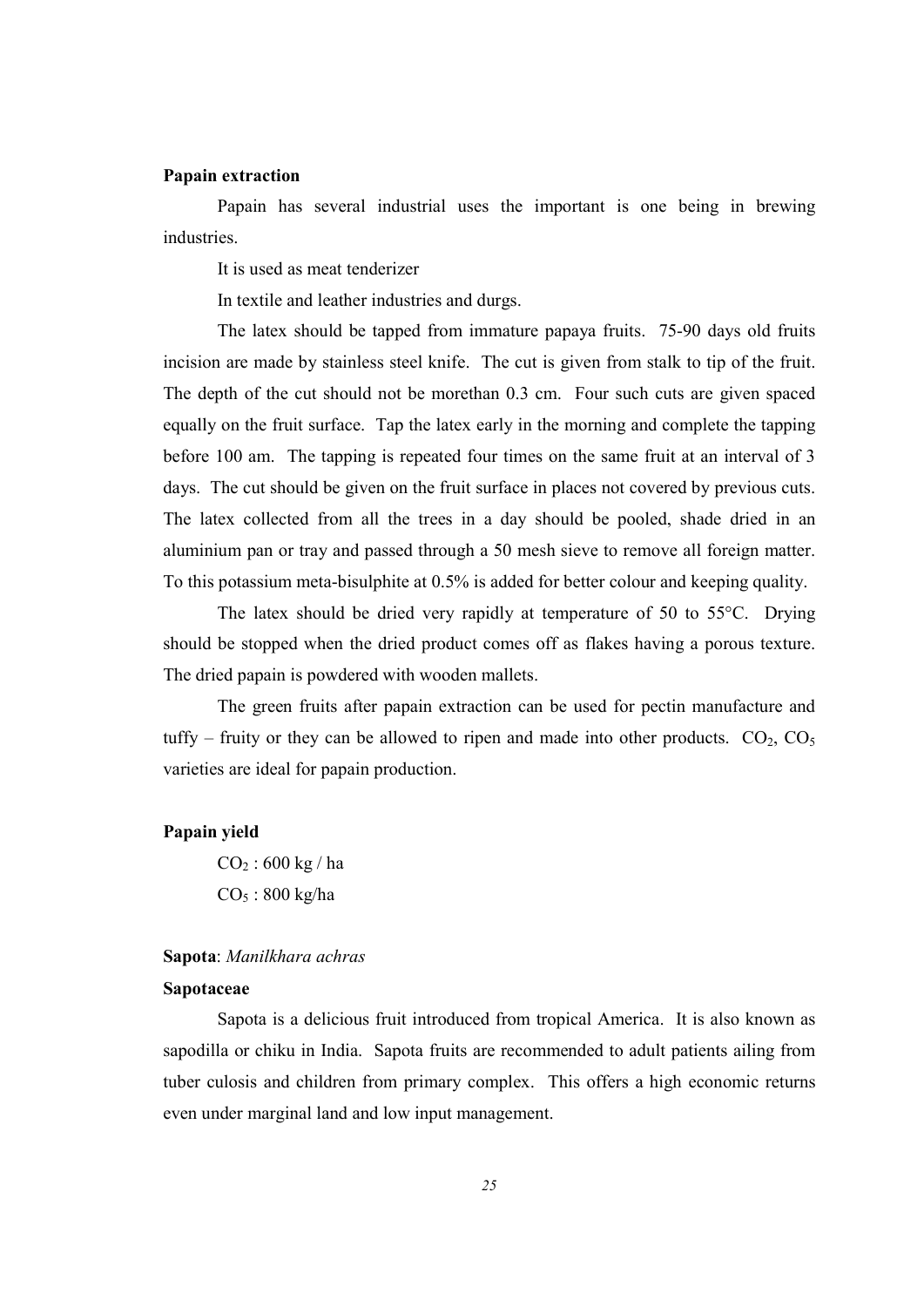#### Climate and soil requirement

 Sapota being a tropical fruit crop can be grown from sea level upto 1200 M. It prefers a warm and moist weather and grows in both dry and humid areas. Coastal climate is the best suited. Areas with an annual rainfall of 1250-2500 mm are highly suitable. The optimum temperature is between 11°C and 34°C.

 Sapota being a hardy tree can be grown on a wide range of soils. Soil should be well drained without any hard pan. Deep and porous soils are preferred. The most ideal soils are deep alluvium, sandy loams, red laterites and medium black soil. It can rolerate the presence of salts in the soil and irrigation water to certain extent.

#### Propagation

 Grafted plants on Manilkhara hexandra (Pala) root stock. Season of planting-June to December.

**Spacing:**  $8 \times 8$  m. High density planting  $8 \times 4$  m.

### Planting

Pits of  $1m<sup>3</sup>$  in drug. Filled with top soil mixed with 10 kg of FYM, 1 kg of neem cake and 100 g of lindane 1.3%.Grafts are planted in the centre of the pit with ball of earth intact. The graft joint must be alteast 15 cm above the ground level. The plants are staked to avoid bending or damage of graft joint.

#### Irrigation

 Irrigated copiously immediately after planting and on the third day and once in 10 days after words till the graft establishes.

| M & F      | year old | Annual increase | year onwards |
|------------|----------|-----------------|--------------|
| <b>FYM</b> |          |                 |              |
|            | 0.200    | $\setminus 200$ | .000         |
|            | 0.200    | .200            | .000         |
|            | .300     | - 300           | 500          |

#### Manures and fertilizes (kg/tree)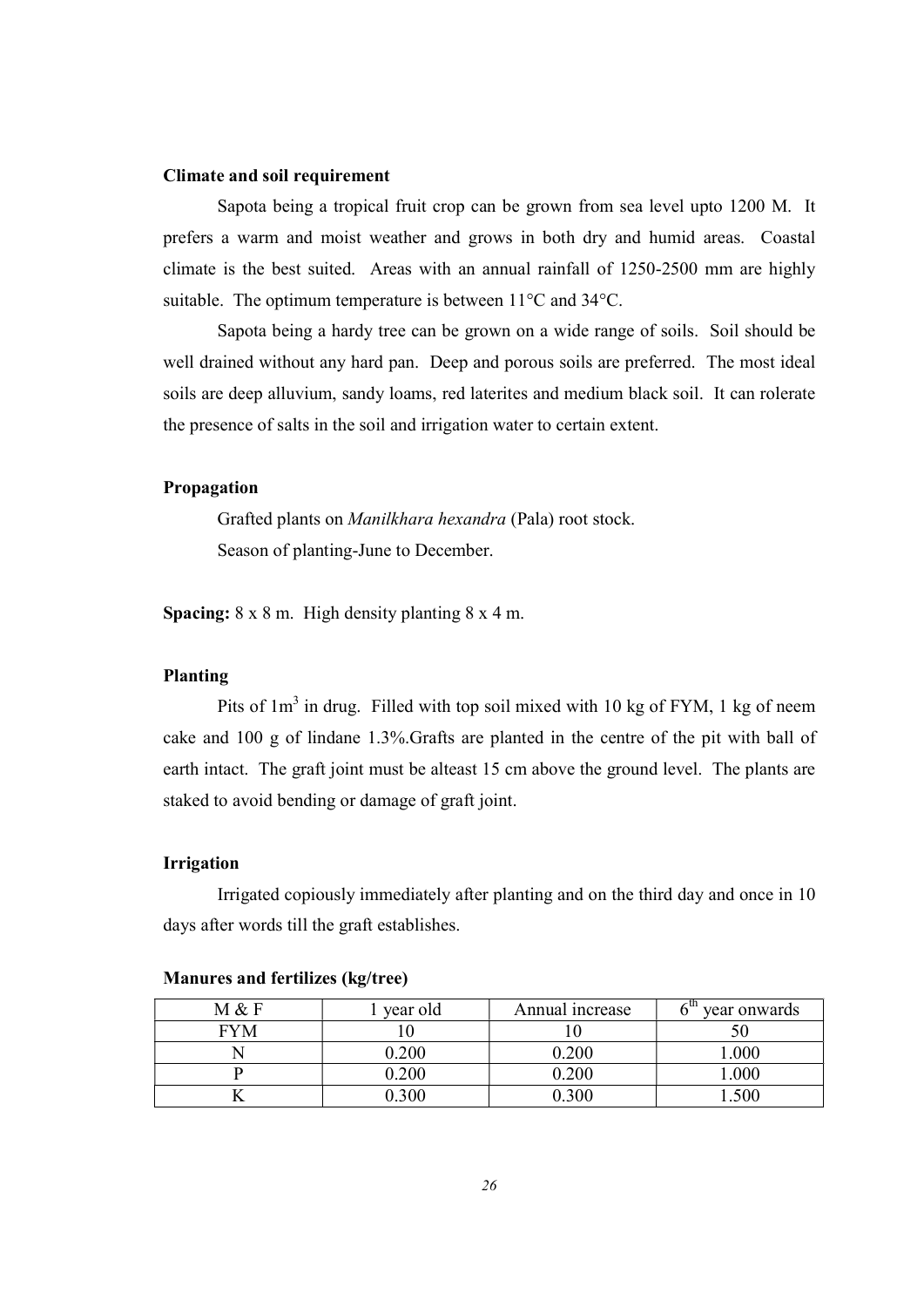Manures and fertilizers may be applied in September – October, 45 cm away from the trunk upto the leaf drip and incorporated.

#### After cultivation

Removal of the root stock sprouts, water shoots criss cross and lower branches.

Intercropping: Legumes and short duration vegetable crops may be raised as intercrop during pre bearing stage.

#### Plant protection

Leaf webber: Spraying of phosalone – 2ml / lit Hairy caterpillars : Spraying of endosulfan – 2 ml/lit of water Budworm : Spray phosalone – 2ml/lit

#### **Diseases**

Sooty mould : 1 kg maida or starch is boiled with 5 lit of water, cooled and diluted to 20 lit (5%) and sprayed.

Harvest: Mature fruits are dull brown in colour. When scratched the colour immediately below the skin will of lighter shade if matured while in the immature fruits it is green. The mature fruits are harvested by hand picking.

Fruits at full maturity develop a dull orange or potato colour.

Season: February – June and September – October. The fruits are ripen by keeping the fruits in a air tight chamber with. 5000 ppm Ethrel  $+10$  g NaOH pellets.

Yield: 20-25 t/ha/year

 Brown scaly materials disappear from the fruit surface as the fruit approaches full maturity. As the fruit matures, the milky latex content is reduced.

 The dried spine like stigma at the tip of the fruit falls or drops of easily when touched.

Yield start from  $3<sup>rd</sup>$  year of planting.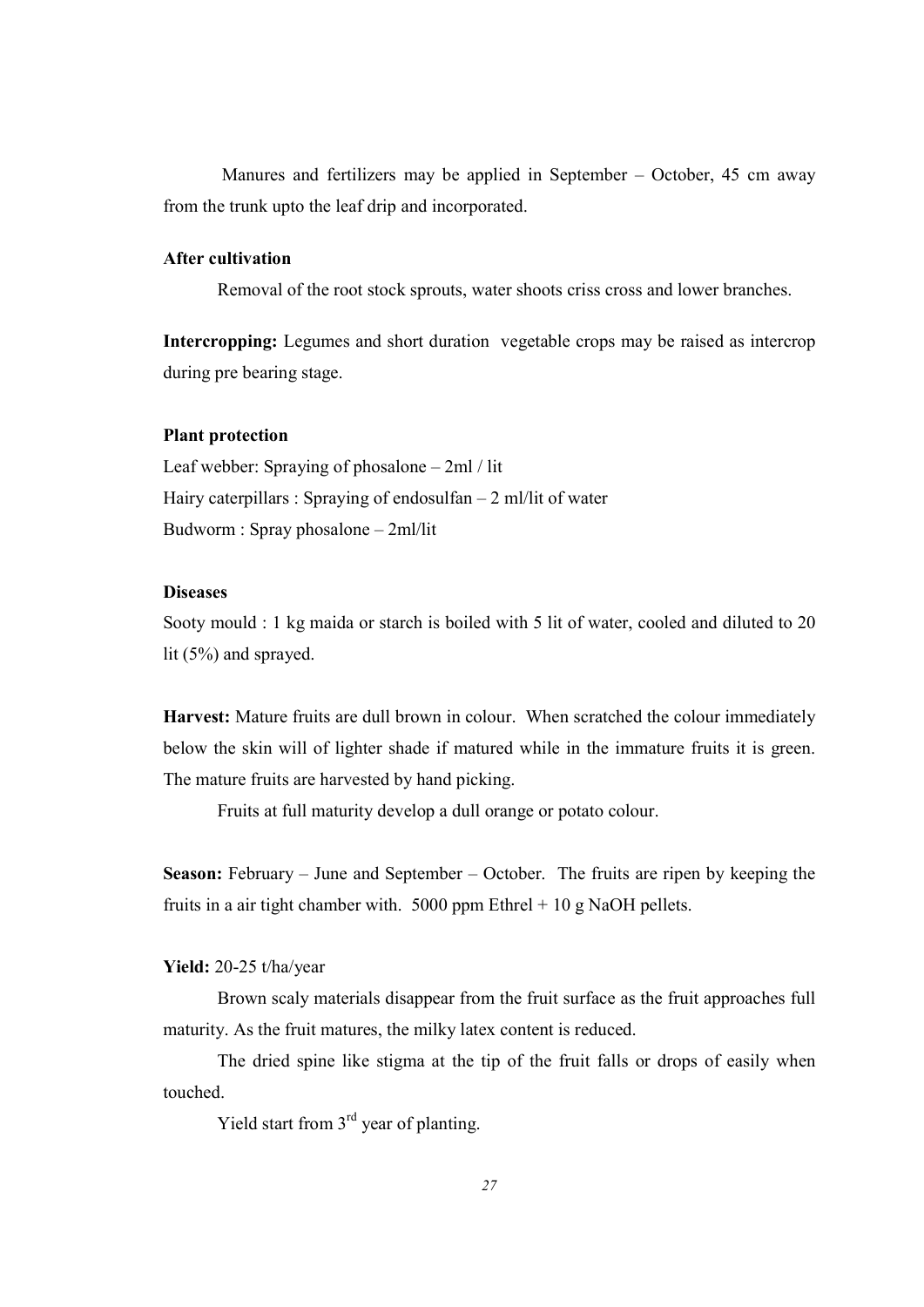#### Guava: Psidium guajava L. ; Myrtaceae

Varieties : Allahabad, Lucknow 49, Arka Amulya, Arka Mridula, and Banaras.

Soil and climate: Guava grows well both in wet and dry regions but it does better under irrigation in the dry tracts. It can be grown upto 1000 m altitude. Well drained soils are the best. Tolerates salinity and alkalinity. In saline soils add 3 kg gypsum/plant during planting and once in three years after planting.

Planting material: Layers

Season of planting: June – December

Spacing: 5-6 m either way

Planting: Plants the layers with the ball of earth in the centre of pit of 45 cm x 45 cm x 45 cm size filled with FYM 10 kg, neem cake 1 kg and top soil  $+ 50$  g Lindane 1.3%.

Irrigation: Irrigate copiously immediately after planting, again on third day and afterwads once in 10 days or as and when necessary.

Manures and fertilizes: FYM 50 kg and one Kg in each of N, P and K per tree in two split doses during March and October. To increase the yield spray urea  $1\%$  + Zinc sulphate 0.5% twice a year during March and October. To correct the boron deficiency (reduction in size of leaves and fruit cracking and hardening) spray 0.3% borax during flowering and fruit set stage.

#### Micronutrients spray for controlling bronzing of leaves

Spraying of a combination spray containing  $ZnSO_4$ , MgSO<sub>4</sub> and MnSO<sub>4</sub> @ 0.5% and CuSO<sub>4</sub> and FeSO<sub>4</sub>  $\omega$  0.25% plus Teepol  $\omega$  1ml per 5 lit of solution on various stages.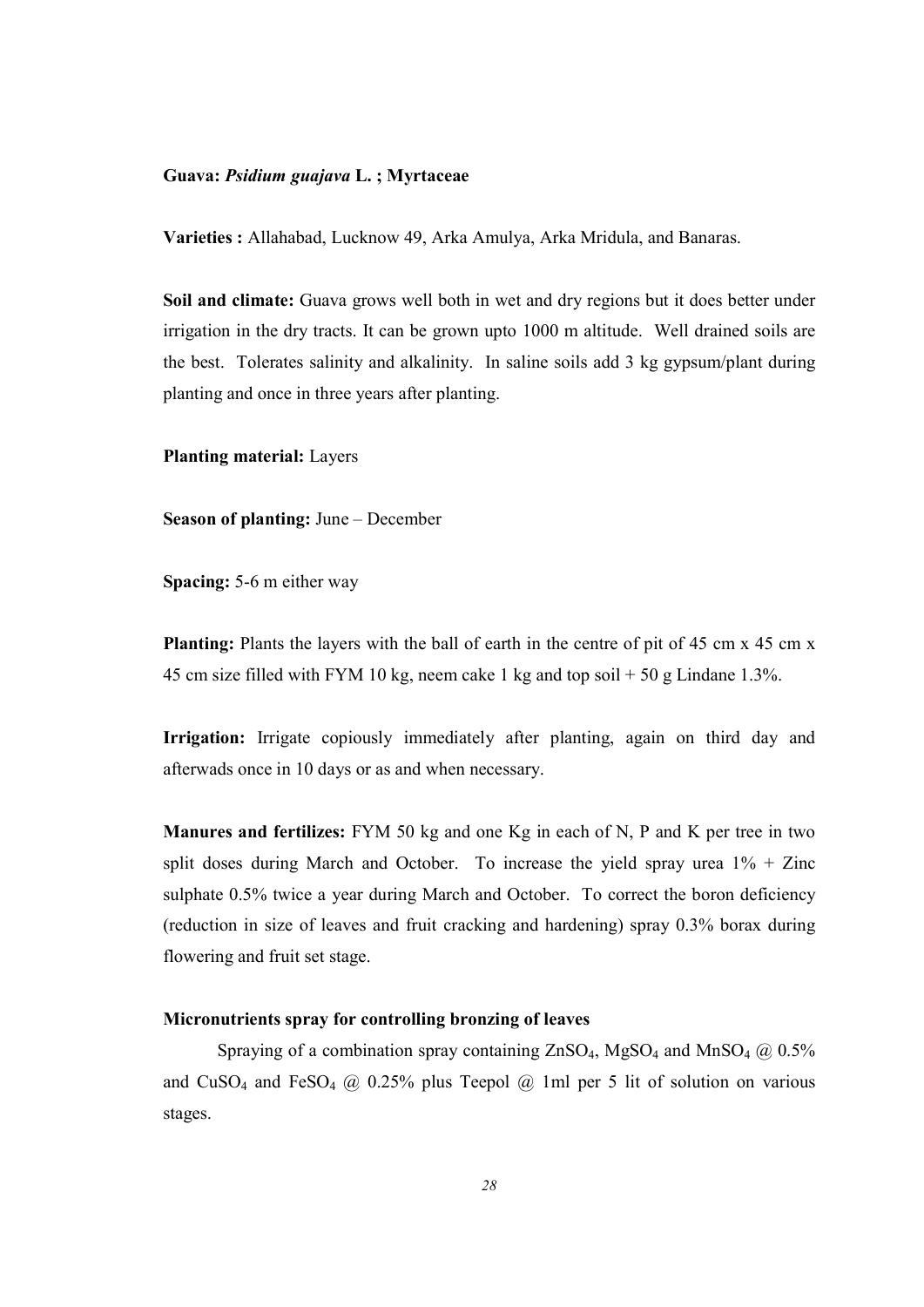1. New flush 2. One month after first spray

3. Flowering 4. Fruit set.

Intercropping: Legumes and short duration vegetable crops may be raised during prebearing stage.

After cultivation: Pruning of past season's terminal growth to a length of 10-15 cm is to be done during September – October and February – Mach to encourage more laterals. The erect growing branches are to be bent by tying on to pegs driven on the ground. Old unproductive but healthy trees may be either pollarded or cut the trunks at 75 cm from ground level or dehorned by cutting the secondary branches at a distance of 75 cm from their origin.

#### Plant protection: Pests

Tea mosquito bug: Spray endosulfan 35 EC at the rate of 2 ml/lit or fenthion 100 EC @ 1 ml/lit or malathion 50 EC at the rate of 1 ml/lit or monocrotophos 36 WSC  $\omega$  2 ml/lit or neem oil 3%. Spraying should be done in early mornings or late evenings, at least four times at 21 days interval during fruiting season.

Aphids: Spray monocrotophos 36 WSC  $\omega$  1ml/lit or dimethoate 30 EC  $\omega$  2 ml/lit.

**Mealy bug:** Triazophos  $\omega$  2 ml/lit + neem oil 5 ml or phosalone 0.05 % + neem oil 5 ml. Release of Cryptolaemus montrouzieri beetles (Coccinellid beetles) @ 10 beetles / tree.

Fruit fly: Remove the fallen fruits and bury them deeply with lindane 1.3% dusted over them. Spray endosulfan 35 EC or malathion 50 EC  $\omega$  1ml/lit of four times at 15 days interval. Stir the soil around the tree during pest incidence and dust Lindane 1.3%. Use polythene bags fish meal trap with 5 gm of wet fish meal  $+$  1 ml. dichlorvos in cotton. 50 traps are required / ha, fish meal + dichlorvos soaked cotton are to be renewed once in 20 and 7 days respectively.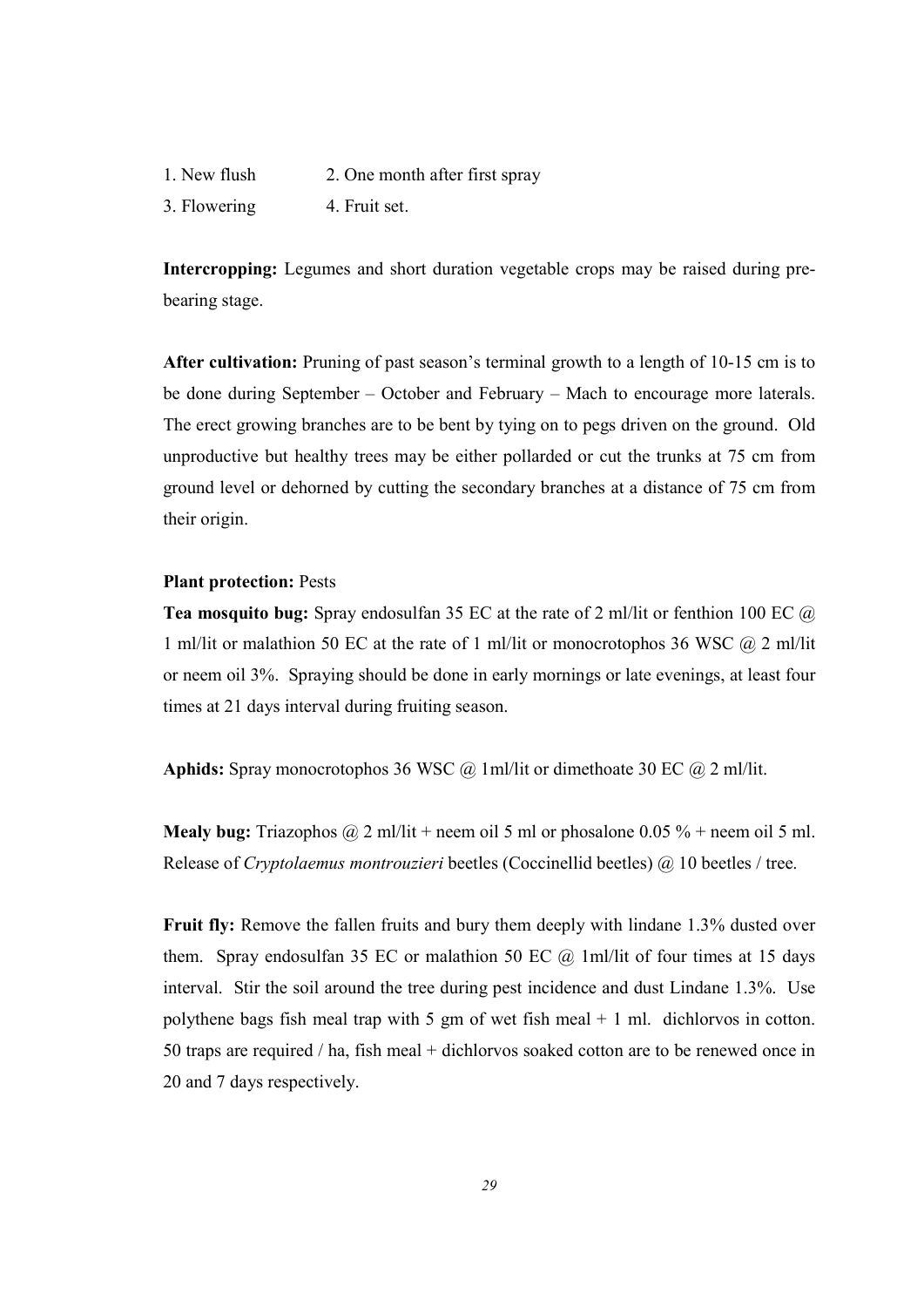Safe waiting period: Monocrotophos 36 WSC-10 days and malathion 50 EC-9 days.

## **Diseases**

Red rust: Spray copper oxy chloride 2.5 g/ lit or Bordeaux mixture 0.5% or Wettable sulphur 2 g per litre.

Harvest: Layers come to bearing in 2-3 years First crop : February – July Second crop : September – January.

**Yield : 25 t/ha.**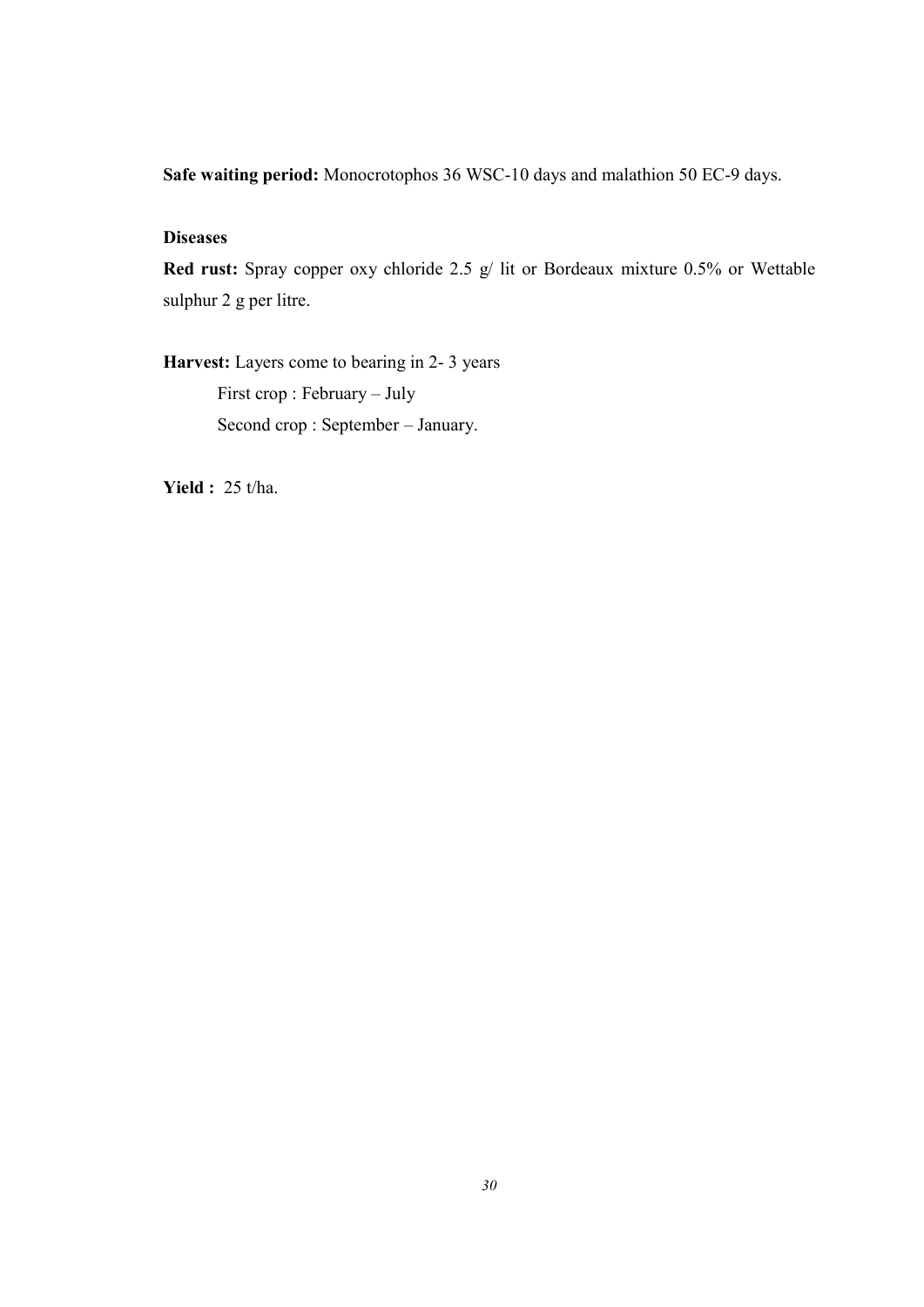#### Pineapple: Ananas sativus; Bromeliaceae

Varieties : Kew, Mauritius and Queen

Soil and Climate: Mild tropical climate as found in the humid hill slopes is best suited. Can be grown in plains under shade. Elevation from 500 m to 700 m is ideal. A light well drained soil with pH 5.5 to 7.0 is preferable. Heavy soils can also be used if drainage facilities are available.

Spacing: Plant in double rows either in beds or in trenches with the plants into the second rows set in the middle of the plants in the first row.

 The spacing between two trenches will be 90 cm. Row to row spacing in the same bed per trench will be 60 cm and plant spacing within the row is 30 cm.

Planting: Use suckers and slips of 300-350 g weight for planting. Give a slanting cut to the suckers before planting and dip in Mancozeb 0.3% or Carbendazim 0.1%.

Season: July – September

**Manures and Fertilizers:** FYM 40-50 t/ha. N 16 g, P 4 g and K 12 g/plant in two equal splits at  $6^{th}$  and  $12^{th}$  month after planting. Apply as foliar spray 0.5%-1.0% sulphate of Zinc and Ferrous solutions at 15 days interval to overcome the deficiencies in the early crop phase.

Aftercultivation: To have uniform flowering apply the following when the crop attains 35-40 leaf stage. NAA 10 ppm + 2% urea (20 g in 1 lit of water)  $\omega$  50 ml / plant poured into crown or 2% urea + 0.04% Sodium carbonate + 20 ppm Ethephon (ethrel)  $\omega$  50 ml/ plant poured into the crown. To increase the size of the fruit, 200-300 ppm NAA should be sprayed after fruit formation. To avoid calcium induced Iron chlorosis adequate shade should be given.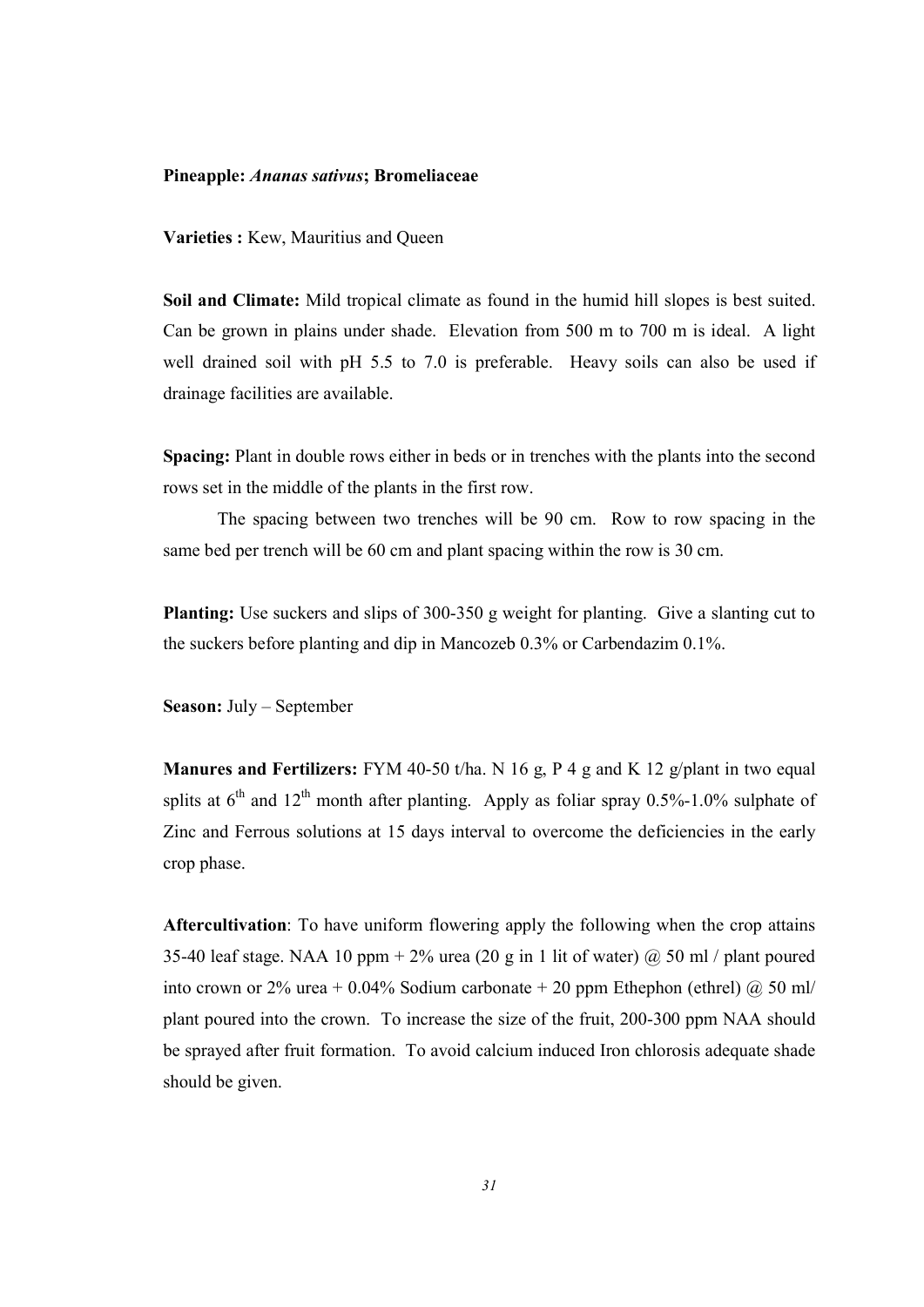## Plant protection

Mealy bug: Spray methyl demeton 2 ml/lit or monocrotophos 36 WSC 2 ml/lit

Crop duration: 18-24 months

Harvest: Fruits can be harvested from 18 to 24 months. Slight colour change at the base of the fruit indicates maturity.

## Yield: 50 t/ha

 A plant crop and two ratoon crops are normally taken and in Mauritius variety upto five crops can be taken.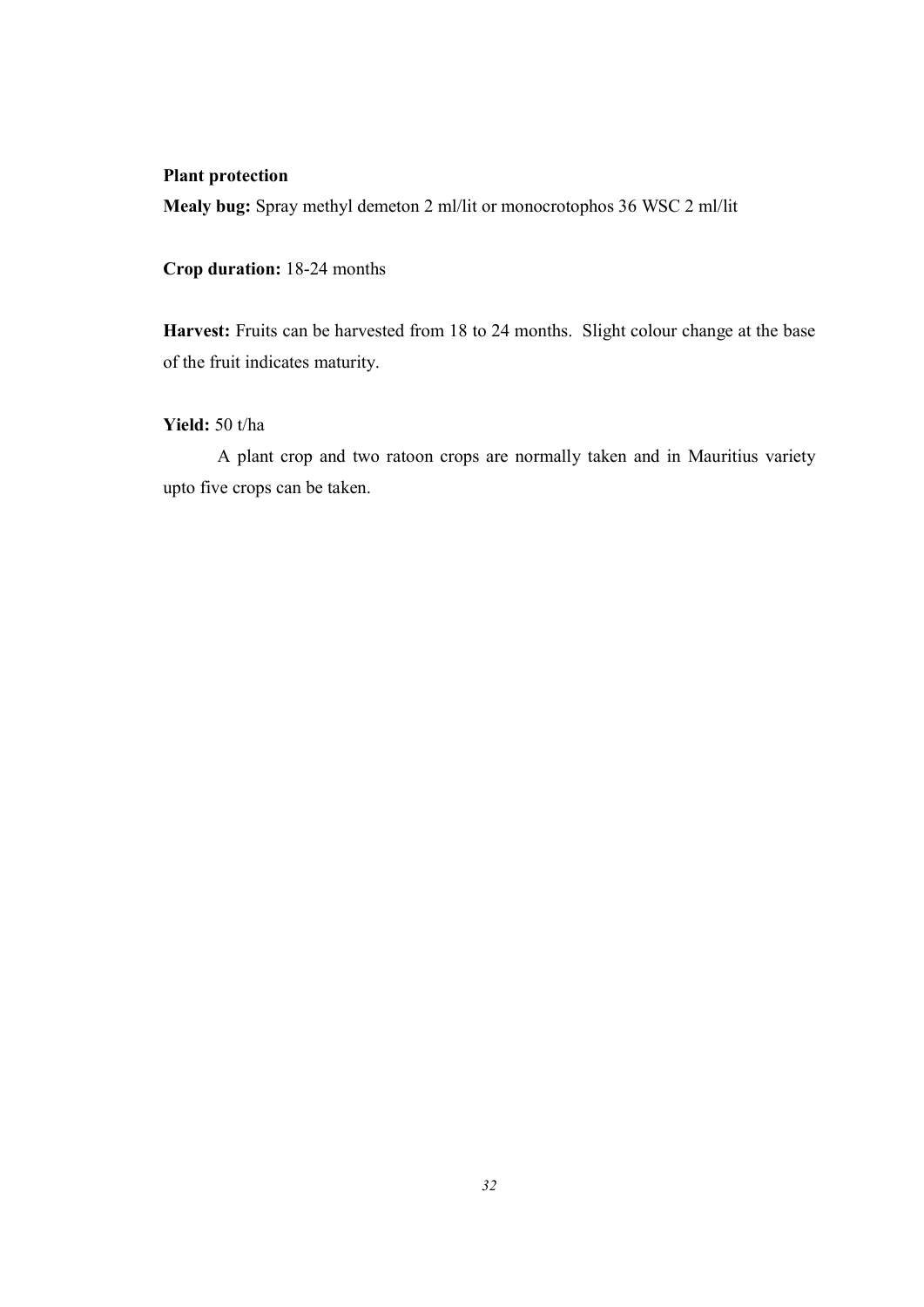#### Amla: Phyllanthus emblica; Euphorbiaceae

Varieties: Banarasi, NA 7, Krishna, Kanchan, Chakaiya, BSR 1

Soil and climate: Amla is a subtropical plant and prefers dry climate. Hardy plant it can be grown in variable soil conditions. Tolerates salinity and alkalinity.

Planting material: Seedlings, Grafts, Buddings

**Planting:** Plant during July-August with a spacing of  $6 \times 6$  m in pits of 1 x 1m or 1.25 x 1.25 m.

Irrigation: Irrigate the plants initially for establishment. No irrigation is required during rainy and winter season. Drip irrigation is appropriate with a water saving of 40-45%.

|  | <b>Manures and fertilizers</b> (per plant/year) |  |
|--|-------------------------------------------------|--|
|  |                                                 |  |

| Manures and fertilizers | Bearing tree    |  |
|-------------------------|-----------------|--|
| <b>FYM</b>              | $10 \text{ kg}$ |  |
| N                       | 200 g           |  |
| P                       | 500 g           |  |
| K                       | 200 g           |  |

Manuring to be given immediately after pruning.

Training and pruning: The main branches should be allowed to appear at a height of 0.75 – 1m above the ground level. Plants should be trained to modified central leader system. Two to four branches with wide crotch angle, appearing in the opposite directions should be encouraged in early years.

 During March – April prune and thin the crowded branches to provide maximum fruit bearing area in the tree.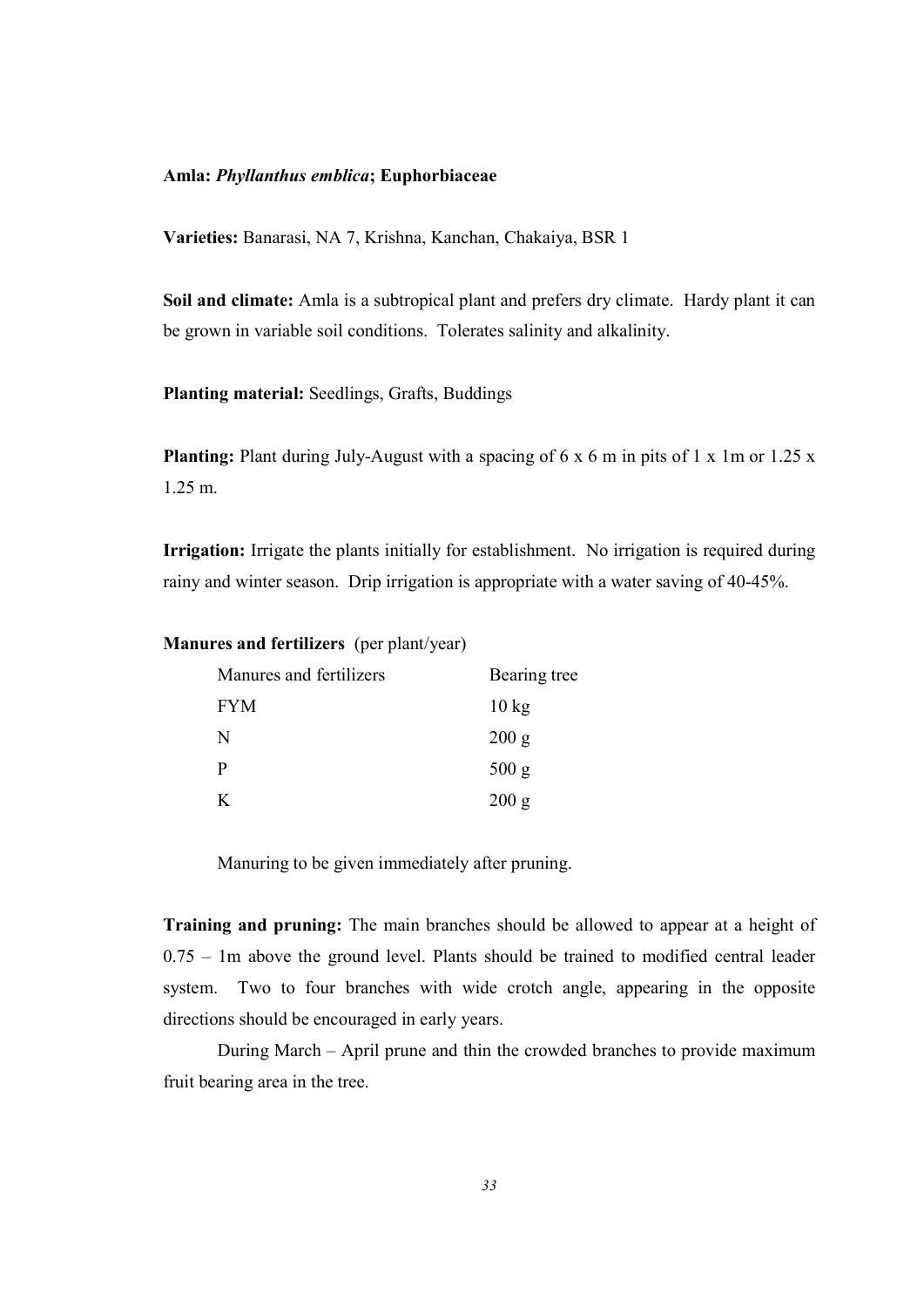#### Plant protection: Pest

Gall caterpillar: Young caterpillars bore into the apical portion of the shoot during rainy season and make tunnel. Due to this, apical regrowth is checked, side shoots develop below the gall and subsequent growth in following season is greatly hampered. Cut the infected apices and spray systemic insecticide like dimethoate 0.03% prophylatically.

## Bark eating caterpillar

 Damage the stem and branches of grown up trees by eating bark. Affected portion should be cleared and a few drops of kerosene should be applied in holes to keep this in control.

#### Disease

Rust: Rust appear as circular reddish solitary or gregarious pustules on leaves and also on fruits. Spray 0.2 per cent mancozeb at an interval of 7 to 28 days during July to September.

Yield: 100 kg/tree annually.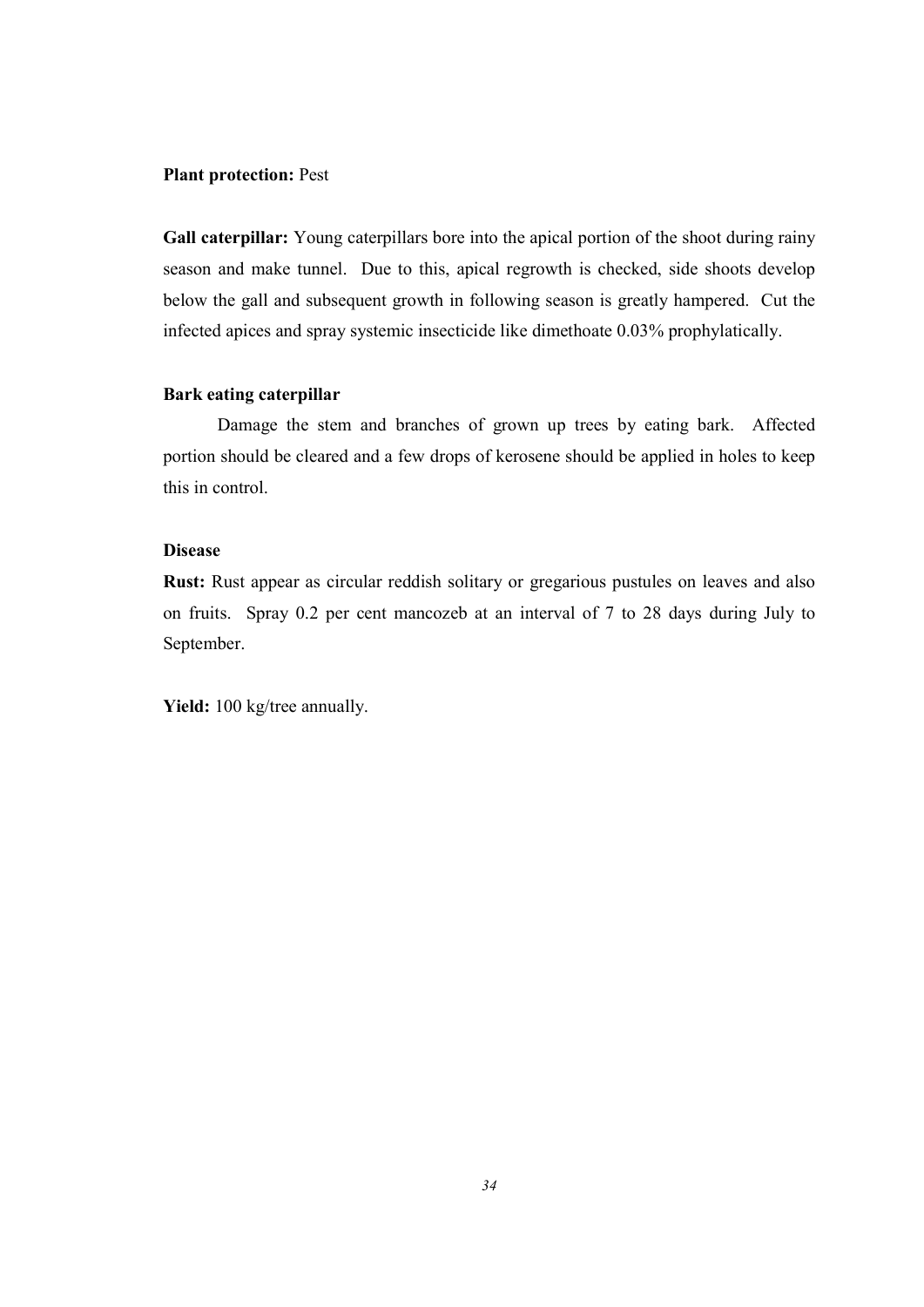## Pear: Pyrus communis L; Rosaceae

Varieties: Common pear, Kieffer, New Pear, William and Jargonelle.

Soil and climate: Red laterite soil with good drainage and high organic matter content. Can be grown at an elevation of above 1200 m. pH 5.8 to 6.2.

Planting material: Plant one year old grafts/rooted cuttings.

Planting season: June to December Spacing:  $5 \times 5$  m or  $6 \times 6$ m in pits of  $60 \text{ cm} \times 60 \text{ cm} \times 60 \text{ cm}$  size.

Application of fertilizers: Apply FYM 25 kg, N 500 g and 1 kg in each of P ad K per bearing tree / year.

Training and pruning: Remove stock sprouts regularly. Train the plants to open centre system and prune every year during November – December. Top working on country pear with choice varieties can be done during December – January with cleft grafting.

Plant protection: No serious pest and disease are noticed. Prophylactic spray with a copper fungicides and methyl demeton after pruning can be given.

Harvest: Early varieties will come to harvest in May  $-$  June and late varieties in July  $-$ October.

Yield: 100 to 120 kg per tree per year in common pear. 70 to 80 kg per tree per year in Kieffer and New Pear. 30 to 40 kg per tree per year in William and Jargonelle.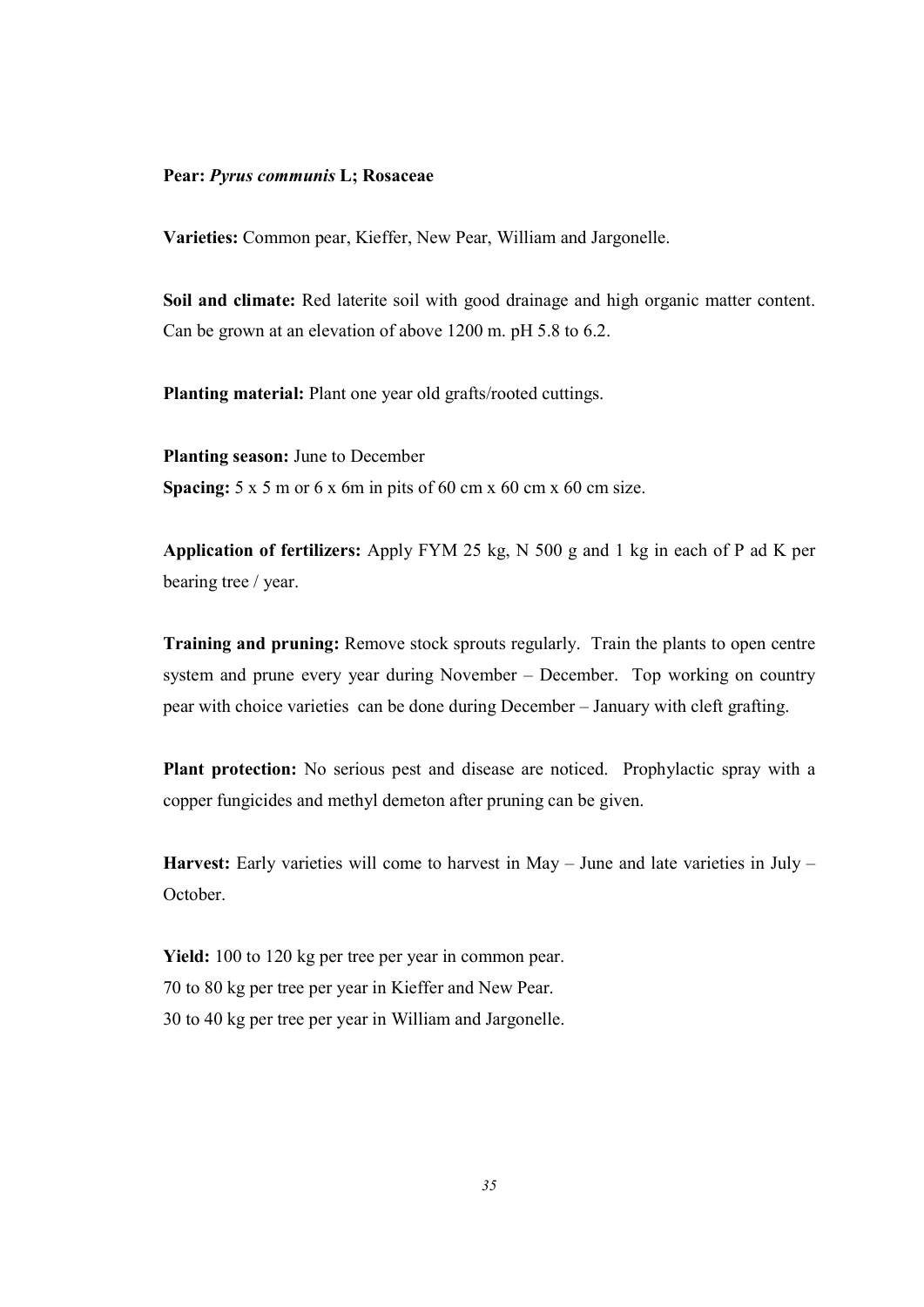# AREA, PRODUCTION, PRODUCTIVITY OF SPICES AND PLANTATION **CROPS**

### Spices and plantation crops

Spices are those plants, the products of which are made use of as food adjuvant to add aroma and flavour (Eg. Pepper, cardamom, clove and nutmeg).

Condiments are also plants, products of which are used as food adjuvant to add 'taste' only (Eg. Coriander, Cumin etc.)

Plantation crops are plants which are grown in extensive scale like coconut, arecanut, tea, coffee, cocoa and rubber etc., are known as plantation crops.

| S.No. | <b>Particulars</b> | Area (ha) | <b>Production (t)</b> | Productivity (M.t/ha) |
|-------|--------------------|-----------|-----------------------|-----------------------|
| 1.    | Chillies           | 80,240    | 56,168                | 0.70                  |
| 2.    | Coriander          | 38,850    | 15,540                | 0.40                  |
| 3.    | Tamarind           | 18,900    | 66,150                | 3.50                  |
| 4.    | Turmeric           | 16,850    | 1,01,100              | 6.00                  |
| 5.    | Cardamom           | 5,520     | 519                   | 0.09                  |
| 6.    | Pepper             | 3,550     | 1,065                 | 0.30                  |
| 7.    | Garlic             | 1,260     | 7,560                 | 6.00                  |
| 8.    | Clove              | 700       | 700                   | 1.00                  |
| 9.    | Ginger             | 600       | 15,000                | 25.00                 |
| 10.   | Other spices       | 1,350     | 2,700                 | 2.00                  |
|       | <b>Total</b>       | 1,67,820  | 2,66,502              | 1.59                  |

## Spices and condiments

#### Plantation crops

| S.No. | <b>Particulars</b> | Area (ha) | <b>Production (t)</b> | Productivity (M.t/ha) |
|-------|--------------------|-----------|-----------------------|-----------------------|
| Ι.    | Cashew             | 84,200    | 37,890                | 0.45                  |
|       | Tea                | 63,400    | 5,07,200              | 8.00                  |
| 3.    | Coffee             | 32,400    | 19,440                | 0.60                  |
|       | <b>Betelvine</b>   | 3,380     | 76,050                | 22.50                 |
| 5.    | Arecanut           | 2,650     | 4,505                 | 1.70                  |
|       | <b>Total</b>       | 1,86,030  | 6,45,085              | 3.67                  |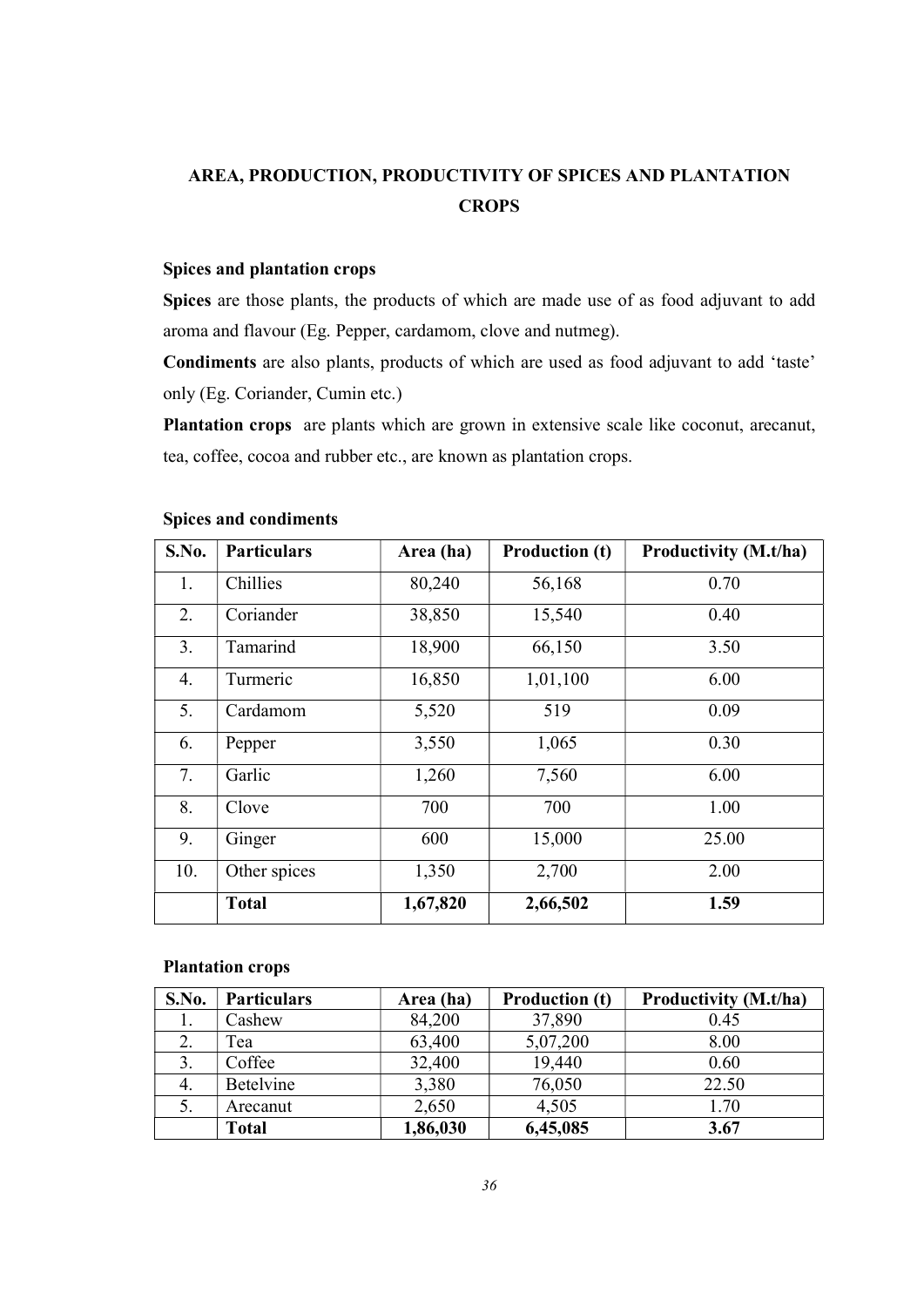# INTRODUCTION TO SPICES CROPS, CLASSIFICATION AND THEIR IMPORTANCE

 Spices are those plants, the products of which are made use as food adjuncts to add aroma and flavour. Condiments are also spices, products of which are used as food adjuncts to add taste only. Both spices and condiments contain essential oils, which provide the flavour and taste. They also stimulate digestion on account of there carminative properties. They are of little nutritive value. They are used whole, ground, paste or liquid form, mainly for flavouring and seasoning food. Most spices increase the shelf life of food, especially the dry varieties. Some are added to improve texture and some to introduce a palatable colour or odour.

#### Classification of spices

 There are about 35 spices and condiments which can be broadly classified into 6 groups, based upon the parts of the plants from which they are obtained:

a. Rhizomes and root spices: Ginger, Turmeric, and Garlic.

b. Seed spices: Nutmeg, Coriander, Fennel, Cumin, Fenugreek, Dill, Aniseed, Celery and Bishopweed.

- c. Bark spices: Cinnamom
- d. Fruit spices: Cardamom, Black pepper, Vanilla, All spice, Cassia, Tamarind, etc.
- e. Leaf spices: Bay leaf, Curry leaf, etc.
- f. Flower spices: Clove, Saffron, Asafoetida, etc.

#### Importance of spices in India

 Most of the spices are native of our country and hence India is known as the Land of Spices.

- 1. India produces spices on 2.0 million ha with an annual production of about 2.3 million tones, contributing nearly 20% of world's production
- 2. Nearly 90-95% of the total production is consumed locally and the rest exported